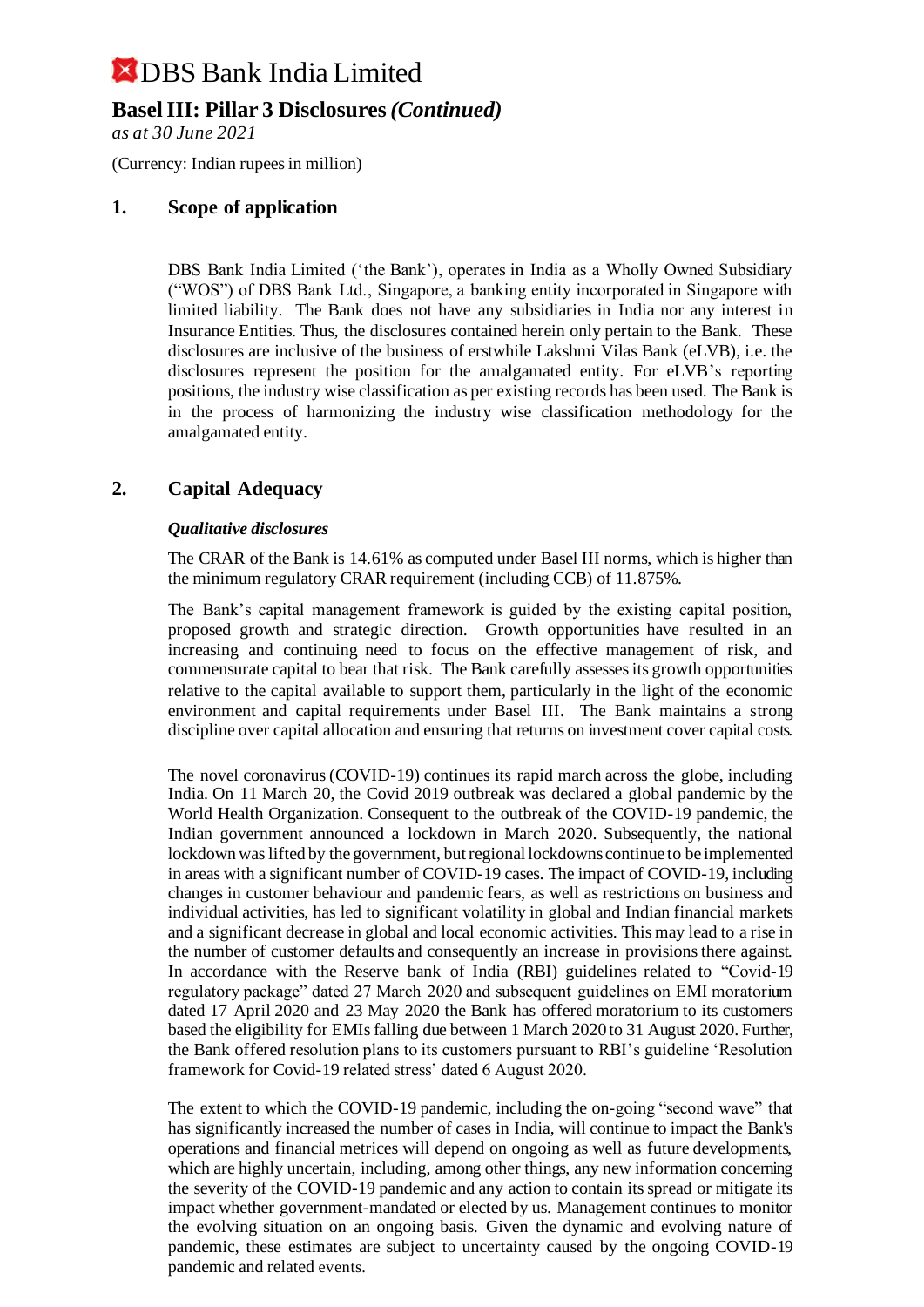## **X** DBS Bank India Limited **Basel III: Pillar 3 Disclosures** *(Continued)*

*as at 30 June 2021*

(Currency: Indian rupees in million)

#### *Quantitative disclosures*

|              | <b>Particulars</b>                                                      | 30 Jun 21 |
|--------------|-------------------------------------------------------------------------|-----------|
| $\mathbf{A}$ | Capital requirements for Credit Risk (Standardised Approach) *          | 55,915    |
| B            | Capital requirements for Market Risk (Standardised Duration Approach) * |           |
|              | Interest rate risk                                                      | 5,830     |
|              | Foreign exchange risk<br>$\overline{\phantom{a}}$                       | 540       |
|              | Equity risk<br>$\overline{\phantom{a}}$                                 | 291       |
| C            | Capital requirements for Operational risk (Basic Indicator Approach) *  | 2,641     |
| D            | CET1 Capital Ratio (%)                                                  | 11.87%    |
| E            | Tier1 Capital Ratio (%)                                                 | 11.87%    |
| F            | Total Capital Ratio (%)                                                 | 14.61%    |

\* Capital required is calculated at 8% of Risk Weighted Assets for CVA, Market Risk and Operational Risk and at 11.875% of Risk Weighted Assets for others.

### **3. General Disclosures**

As part of overall corporate governance, the Bank has set up a framework which defines authority levels, oversight responsibilities, policy structures and risk appetite limits to manage the risks that arise in connection with the use of financial instruments. On a day-today basis, business units have primary responsibility for managing specific risk exposures while Risk Management Group ("RMG") exercises independent risk oversight on the Bank as a whole. RMG is the central resource for quantifying and managing the portfolio of risks taken by the Bank.

Under the DBS India risk governance structure, the India Risk Exco ('Risk EXCO') serves as the Bank's Risk Committee for governance over Credit, Market & Liquidity, Operational Risk and other risks under the supervision of Board Risk Management Committee (BRMC). The BRMC oversees the risk governance, risk approaches and limits of DBS India and ensures that these risks are effectively managed within the bank's overall risk governance framework

The responsibilities of the committees are summarized below:

India Board Risk Management Committee (BRMC)

- $\triangleright$  Oversees the risk governance, risk approaches and limits of DBS India and ensures that these risks are effectively managed within the Bank's overall risk governance framework.
- $\triangleright$  Approves the Bank's overall and specific risk governance approach including risk appetite approach, risk authority limits, major risk policies and significant changes thereto.
- ➢ Discuss risk reporting requirements and monitor the types of risk exposures and profile against risk thresholds.
- $\triangleright$  Approves risk models which are used for capital computation and monitor the performance of previously approved models.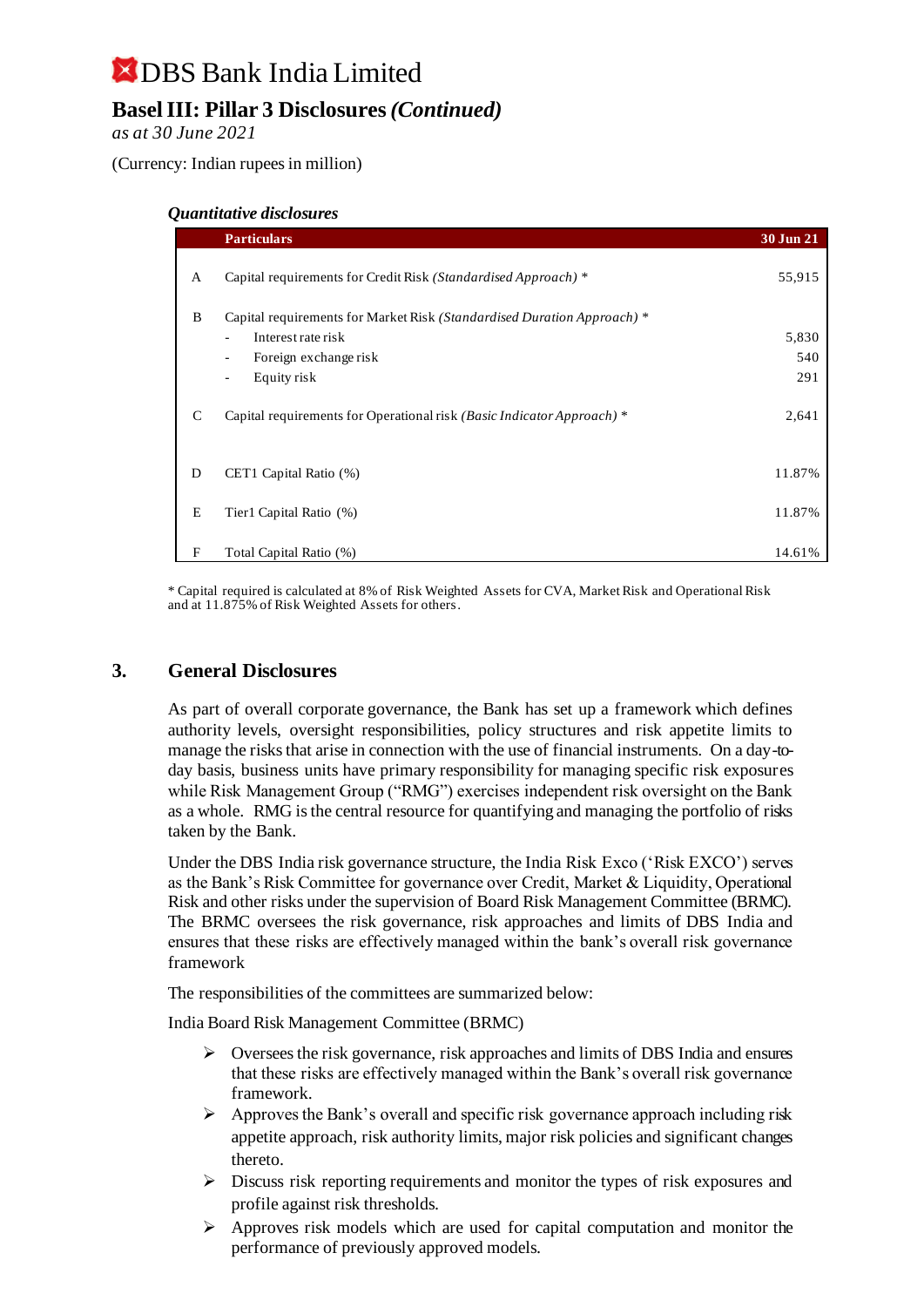## **Basel III: Pillar 3 Disclosures** *(Continued)*

*as at 30 June 2021*

(Currency: Indian rupees in million)

### **3. General Disclosures** *(Continued)*

### *A) General Disclosures for Credit Risk*

#### *Qualitative Disclosures*

#### **Credit Risk Management Policy**

- $\triangleright$  Reviews (in parallel with the Board Audit Committee) the adequacy and effectiveness of the Bank's internal control approach.
- ➢ Approve the annual Business Continuity Management (BCM) attestation

#### India Risk Exco ("Risk EXCO")

- ➢ Serves as the Bank's Committee for governance over credit, market, operational (including financial crime, cybersecurity, information security, fair dealing, and regulatory), liquidity as well as reputational risk.
- ➢ Monitors and discusses the Bank's risk profiles, as well as market and regulatory developments.
- ➢ Oversees the Internal Capital Adequacy Assessment Process (ICAAP) including scenarios used and approve risk assessments results.
- $\triangleright$  Serves as a discussion forum for any matter escalated by the underlying risk committees and endorse India specific risk policies and local adoption of Group policies as required, before recommendation to India Board for approval.

India Credit Risk Committee (CRC)

- $\triangleright$  Assess credit risk taking, including decision criteria, Credit risk framework, Credit risk mitigation and limit management practices.
- ➢ To review, measure and monitor DBIL's credit risk portfolio including special loan and asset review situations e.g. review of non-performing loans and credits showing weaknesses.
- ➢ Review and monitor the adequacy, accuracy, and effectiveness of credit systems for credit risk management and credit risk control.
- ➢ Assess and monitor specific credit concentrations at business or sector level and credit trends affecting the portfolio; implementing necessary policies or procedures to manage identified risks.
- $\triangleright$  Assess and monitor key policy deviations e.g. overdue credit reviews, Target Market and Risk Acceptance Criteria (TMRAC) deviations and / or regulatory allowances specific to the bank.
- $\triangleright$  Endorse local credit policies for approvals.
- $\triangleright$  Exercise active oversight to ensure continuing appropriateness of stress testing in accordance with the responsibilities delegated from time to time and as documented in the Credit Stress Testing Policy.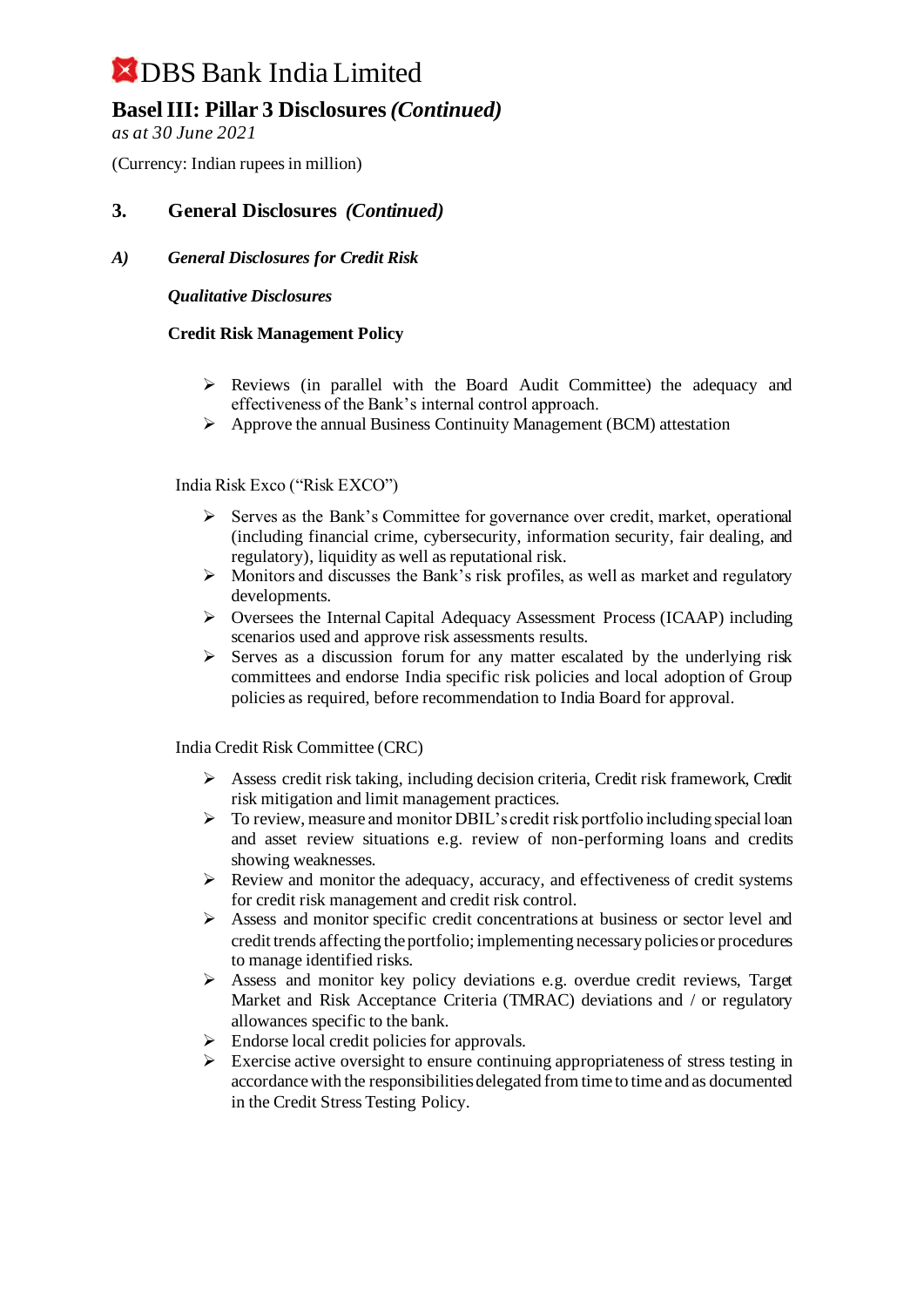## **Basel III: Pillar 3 Disclosures** *(Continued)*

*as at 30 June 2021*

(Currency: Indian rupees in million)

### **3. General Disclosures** *(Continued)*

### *General Disclosures for Credit Risk (Continued)*

#### *Qualitative Disclosures (Continued)*

The management of Credit Risk including concentration credit risk requires active oversight by India Credit Risk Committee (CRC), India Risk Executive Committee (India Risk Exco) and India Board Risk Management Committee (India BRMC).The India Risk Exco and CRC have adequate understanding of inherent credit risks in specific activities of the Bank, particularly those that may significantly affect the financial condition of the Bank.The India Risk Exco and CRC are responsible to formulate/review credit risk policy, credit risk strategy and risk exposure of the Bank. The credit risk policy is endorsed by the CRC and Board Risk Management Committee (India BRMC) and approved by the Board.

The credit policies and basic procedures of the Bank relating to its lending activities are contained in the India Local Credit / Loan Policy of the Bank as well as Group Core Credit Policies and other standards followed across all DBS group entities. These are based on the general credit principles, directives / guidelines issued by the RBI from time to time as well as instructions and guidelines of DBS Bank Ltd, Singapore (hereinafter referred to as "the Parent"). In the unlikely event of any conflict amongst the RBI guidelines and Parent's Guidelines, the more conservative policy / guideline is followed.

The Group Core Credit Policies and the India Credit / Loan policy outlines the Bank's approach to Credit Risk Management and sets out the rules and guidelines under which the Bank would develop and grow its lending business. These policies provide guidance to the Bank's Corporate Banking, SME Banking, Financial Institutions Group and Consumer Banking to manage the growth of their portfolio of customer assets in line with the Bank's credit culture and profitability objectives, taking into account the capital needed to support the growth.

Supplementary policies to the main Group Core Credit Policy and the India Credit / Loan policies have also been laid out, for certain types of lending and credit-related operations. These include subject specific policies relating to risk ratings, Default policy, Specialized Lending etc., as well as guidelines for Real Estate lending, NBFC lending, hedging of FX exposures, credit risk mitigation, sectoral and individual / group borrower limits, bridge loans, bill discounting, collateral valuation, collection management, policies for certain specific products, etc.

The India Credit Risk Committee, comprising Chief Executive Officer, Chief Risk Officer, Heads of business segments, Head of Special Assets Management and other senior representatives from business and credit meet on a monthly basis. The committee has oversight of credit risk related strategy planning, implementing necessary guidelines, procedures to manage identified risks, credit portfolio movements and other relevant trends in the portfolio pertaining to credit risk. The summary of discussions and outcome are shared with DBS Group, as required. From February 2021 onwards, the positions and movements in the portfolio taken over from eLVB are also being discussed in the monthly Credit Risk Committee meetings.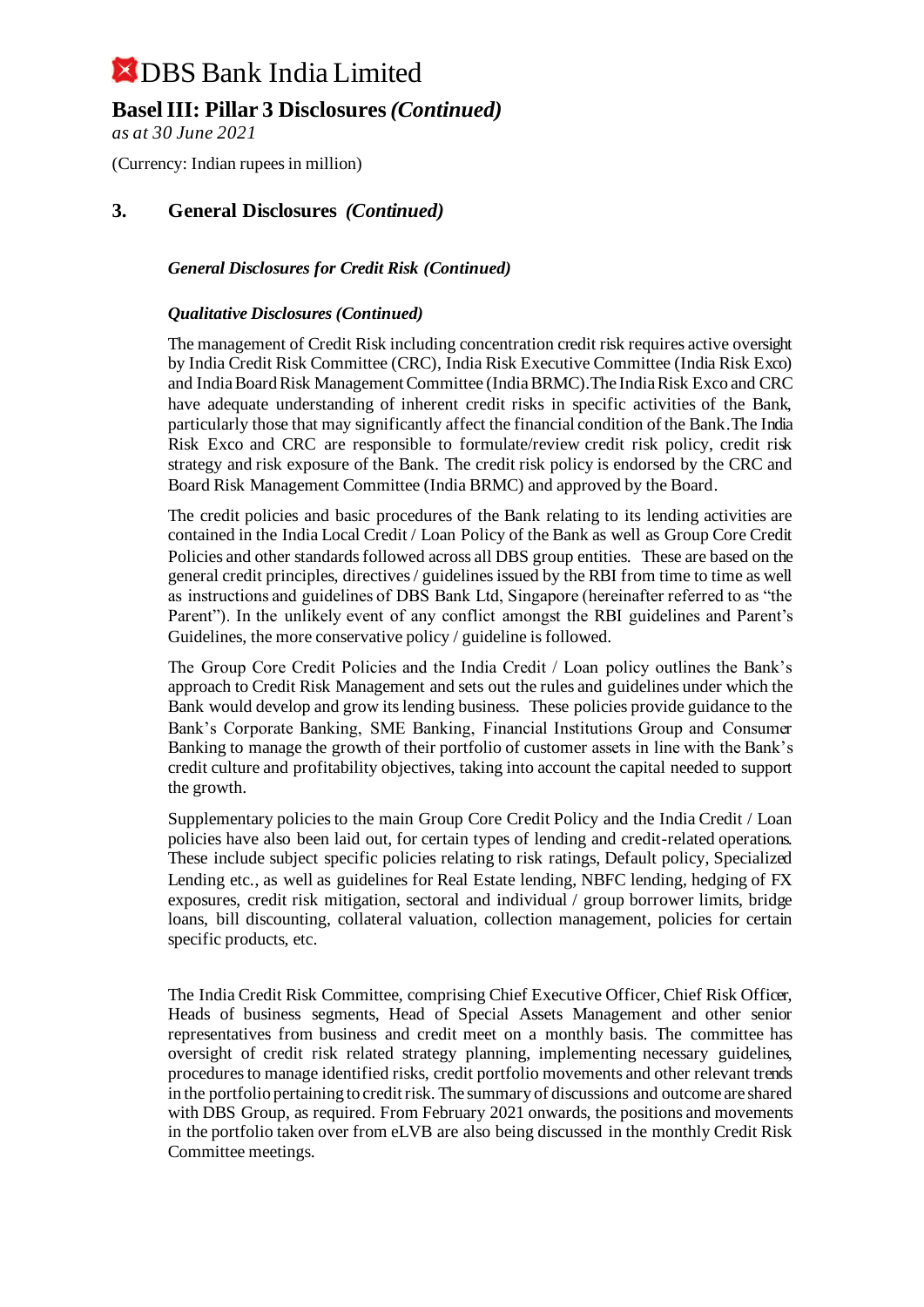## **Basel III: Pillar 3 Disclosures** *(Continued)*

*as at 30 June 2021*

(Currency: Indian rupees in million)

### **3. General Disclosures** *(Continued)*

*General Disclosures for Credit Risk (Continued)*

*Qualitative Disclosures (Continued)*

Responsibility for monitoring post-approval conditions for institutional borrowers resides with the Credit Control Unit ("CCU"), which reports to the Chief Risk Officer ("CRO") in India. The responsibility for risk reporting is with the Credit Risk – Chief Operating Office team which reports to the CRO in India. The Risk Based Supervision (RBS) submission to RBI contains further details on the same.

#### **Credit Approval and Risk Rating process**

The Bank adopts a risk-based credit approval structure whereby Credit Approving Authority levels are tied to the Group and borrower's credit risk rating, and total credit facility limits extended across the Bank. The Business team prepares a credit memo and proposes the credit risk and facility risk ratings, which is then submitted to Credit Risk Managers (CRM), who are responsible for evaluation of the proposition based on the policies and guidelines and approve the limits as well as credit risk and facility risk ratings. To avoid conflict of interest, the credit approving team functions as a separate department and do not have any business targets. Larger Credit Limits may require approval from Credit Approval Committee (CAC) and Board Credit Approval Committee (BCAC). The roles & responsibilities for accounts in eLVB have been aligned with the one followed in DBIL.

Advances are classified into performing and non-performing advances (NPAs) as per RBI guidelines. NPA's are further classified into sub-standard, doubtful and loss assets based on the criteria stipulated by RBI.

#### *Quantitative Disclosures*

 $C = \mathbf{E} \cdot \mathbf{E}$ 

| 30 June 21 |
|------------|
| 504.556    |
| 221.627    |
|            |

\* Represents Gross Advances and Bank exposures.

\*\* Represents trade and unutilised exposures after applying credit conversion factor and Credit equivalent of FX/derivative exposures.

The Bank does not have overseas operations and hence exposures are restricted to the domestic segment.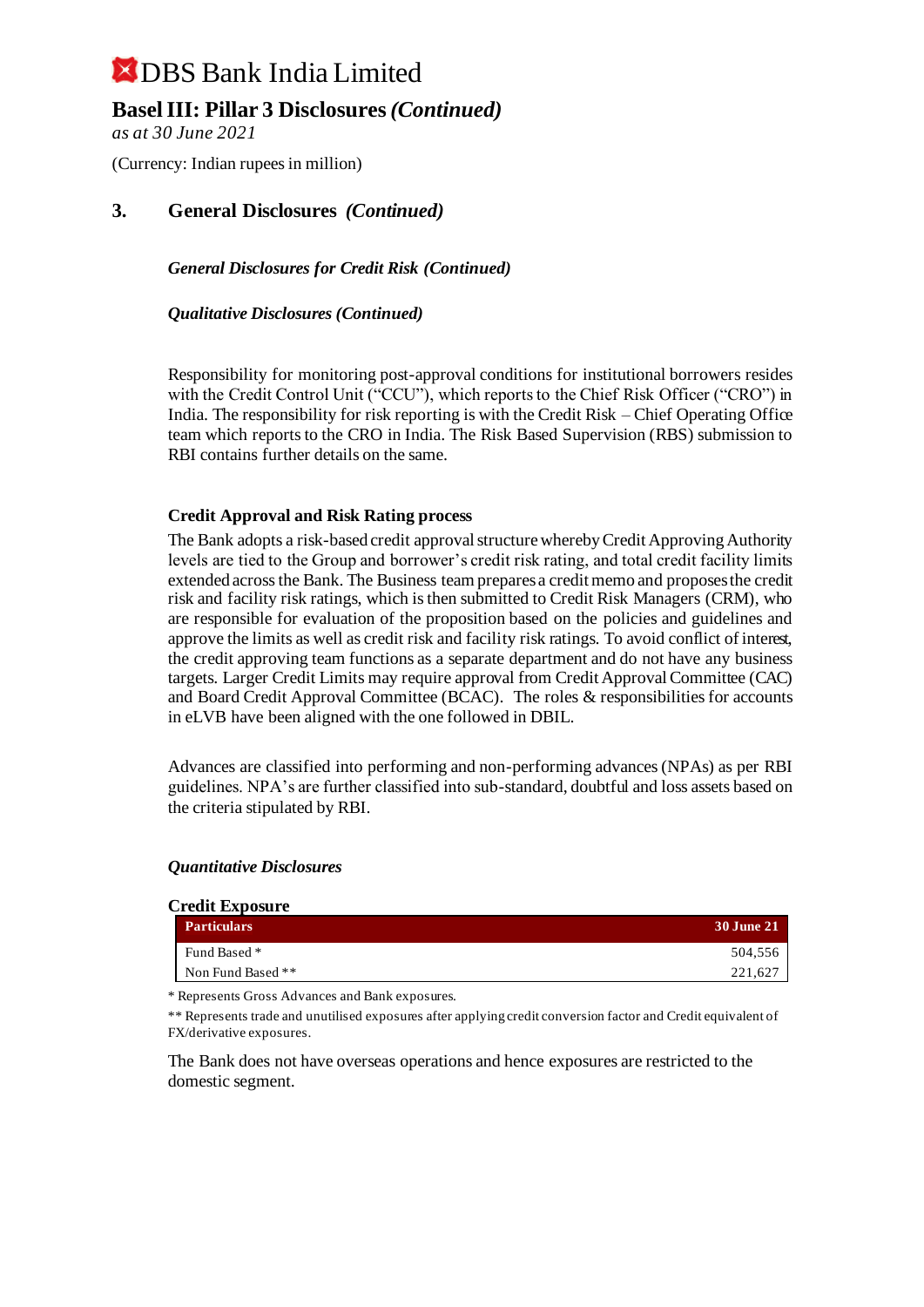## **Basel III: Pillar 3 Disclosures** *(Continued)*

*as at 30 June 2021*

(Currency: Indian rupees in million)

**3. General Disclosures** *(Continued)*

*Quantitative Disclosures (Continued)*

### **Industry wise Exposures (Fund Based exposures)**

| <b>Industry</b>                                                                  | 30 Jun 21 |
|----------------------------------------------------------------------------------|-----------|
| Non-banking financial institutions/companies                                     | 68,814    |
| Bank *                                                                           | 56,451    |
| Retail Gold Loans                                                                | 33,566    |
| <b>Other Services</b>                                                            | 29,665    |
| Construction                                                                     | 25,686    |
| Other Industries                                                                 | 20,725    |
| Wholesale Trade (other than Food Procurement)                                    | 19,229    |
| Retail Trade                                                                     | 18,509    |
| Vehicles, Vehicle Parts and Transport Equipments                                 | 14,437    |
| Infrastructure - Electricity (generation-transportation and distribution)        | 13,489    |
| Petroleum (non-infra), Coal Products (non-mining) and Nuclear Fuels              | 13,407    |
| <b>Trading Activity</b>                                                          | 13,236    |
| Home Loan                                                                        | 12,810    |
| Oil (storage and pipeline)                                                       | 10,061    |
| Chemicals and Chemical Products (Dyes, Paints, etc.) - Others                    | 9,688     |
| Food Processing - Others                                                         | 9,479     |
| Retail Other Loans                                                               | 9,271     |
| <b>Computer Software</b>                                                         | 8,344     |
| Chemicals and Chemical Products (Dyes, Paints, etc.) - Drugs and Pharmaceuticals | 8,102     |
| Social & Commercial Infrastructure                                               | 7,831     |
| Loan against property                                                            | 7,283     |
| Rubber, Plastic and their Products                                               | 6,503     |
| All Engineering - Others                                                         | 6,282     |
| Basic Metal & Metal products - Iron and Steel                                    | 5,816     |
| Infrastructure - Transport - Roads & Bridges                                     | 5,591     |
| Agriculture & allied activities                                                  | 5,424     |
| Infrastructure - Telecommunication                                               | 4,831     |
| Textiles - Cotton - Spinning Mills                                               | 4,726     |
| Metal and Metal Products                                                         | 4,319     |
| Textiles - Others                                                                | 4,269     |
| Retail Loan - Housing loans                                                      | 3,891     |
| Sugar                                                                            | 3,787     |
| <b>Transport Operators</b>                                                       | 3,485     |
| Hotel & Tourism                                                                  | 3,000     |
| Professional Services                                                            | 2,614     |
| <b>NBFI</b>                                                                      | 2,100     |
| All Engineering - Electronics                                                    | 2,011     |
| Paper and Paper Products                                                         | 1,960     |
| Food Processing - Edible Oils and Vanaspati                                      | 1,811     |
| Infrastructure - Energy - Electricity Generation - Private Sector                | 1,460     |
| Infrastructure - Logistics Infrastructure                                        | 1,442     |
| Basic Metal & Metal products - Other Metal and Metal Products                    | 1,402     |
| Residuary other advances                                                         | 1,372     |
| Wood and Wood Products                                                           | 1,296     |
| Infrastructure - Social and Commercial Infrastructure-Tourism - Terminal markets | 1,257     |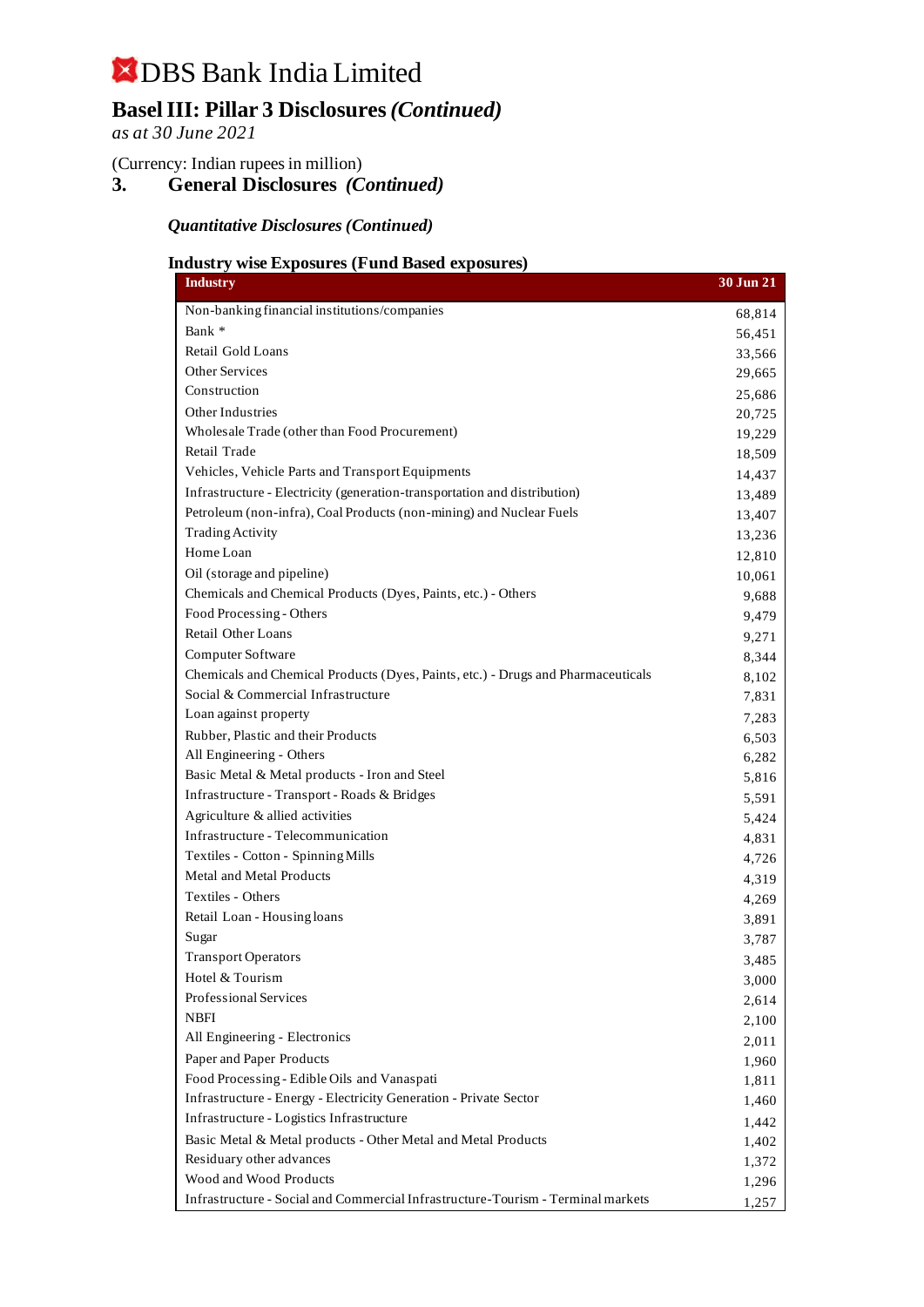## **Basel III: Pillar 3 Disclosures** *(Continued)*

*as at 30 June 2021*

(Currency: Indian rupees in million)

**3. General Disclosures** *(Continued)*

*Quantitative Disclosures (Continued)*

### **Industry wise Exposures (Fund Based exposures)**

| Infrastructure-Energy-Electricity Generation (Central Govt PSU)                                    | 1,185 |
|----------------------------------------------------------------------------------------------------|-------|
| Beverages (excluding Tea & Coffee) and Tobacco - Others                                            | 1,162 |
| Tourism, Hotel and Restaurants                                                                     | 1,119 |
| Textiles - Cotton                                                                                  | 975   |
| Personal Loan                                                                                      | 896   |
| Gems and Jewellery                                                                                 | 787   |
| Infrastructure - Energy - Electricity Transmission - Private Sector                                | 619   |
| Infrastructure - Others                                                                            | 531   |
| Glass & Glassware                                                                                  | 522   |
| Infrastructure - Social and Commercial Infrastructure - Education Institutions                     | 493   |
| Chemicals and Chemical Products (Dyes, Paints, etc.) - Fertilisers                                 | 489   |
| Coffee                                                                                             | 457   |
| Infrastructure - Transport - Roadways                                                              | 392   |
| Retail Loan - Education Loans                                                                      | 373   |
| Tea                                                                                                | 350   |
| Petro-chemicals                                                                                    | 318   |
| Textiles - Silk - Spinning mills                                                                   | 314   |
| Mining and Quarrying - Others                                                                      | 302   |
| Infrastructure - Social and Commercial Infrastructure - Hospitals                                  | 293   |
| <b>Cement and Cement Products</b>                                                                  | 284   |
| Beverages (excluding Tea & Coffee) and Tobacco - Tobacco and tobacco products                      | 278   |
| Beverages                                                                                          | 266   |
| Retail Loan - Vehicle/Auto Loans                                                                   | 217   |
| Infrastructure - Social and Commercial Infrastructure-Tourism - Soil-testing                       | 193   |
| laboratories                                                                                       |       |
| Infrastructure - Energy - others                                                                   | 164   |
| Leather and Leather products                                                                       | 150   |
| Infrastructure - Social and Commercial Infrastructure-Tourism - Ropeways and                       | 144   |
| Cable Cars<br>Chemicals and Chemical Products (Dyes, Paints, etc.) - Petro-chemicals               | 125   |
| Aviation                                                                                           | 102   |
| Retail Loan - Consumer Durables                                                                    | 65    |
| Infrastructure - Social and Commercial Infrastructure-Tourism - Three-star or                      | 63    |
| higher category classified hotels located outside cities with population of more<br>than 1 million |       |
| Railways                                                                                           | 57    |
| Textiles - Jute - Others                                                                           | 37    |
| Infrastructure - Social and Commercial Infrastructure-Tourism - Sports<br>Infrastructure           | 34    |
| Infrastructure - Energy - Gas Pipelines                                                            | 17    |
| Infrastructure - Communication - Telecommunication (Fixed network)                                 | 10    |
| Textiles - Jute - Spinning Mills                                                                   | 8     |
| Infrastructure - Water and Sanitation - Solid Waste Management                                     | 8     |
| Infrastructure - Water and Sanitation - Sewage collection, treatment and disposal<br>system        | 8     |
| Mining and Quarrying - Coal                                                                        | 6     |
| Food Processing - Coffee                                                                           | 5     |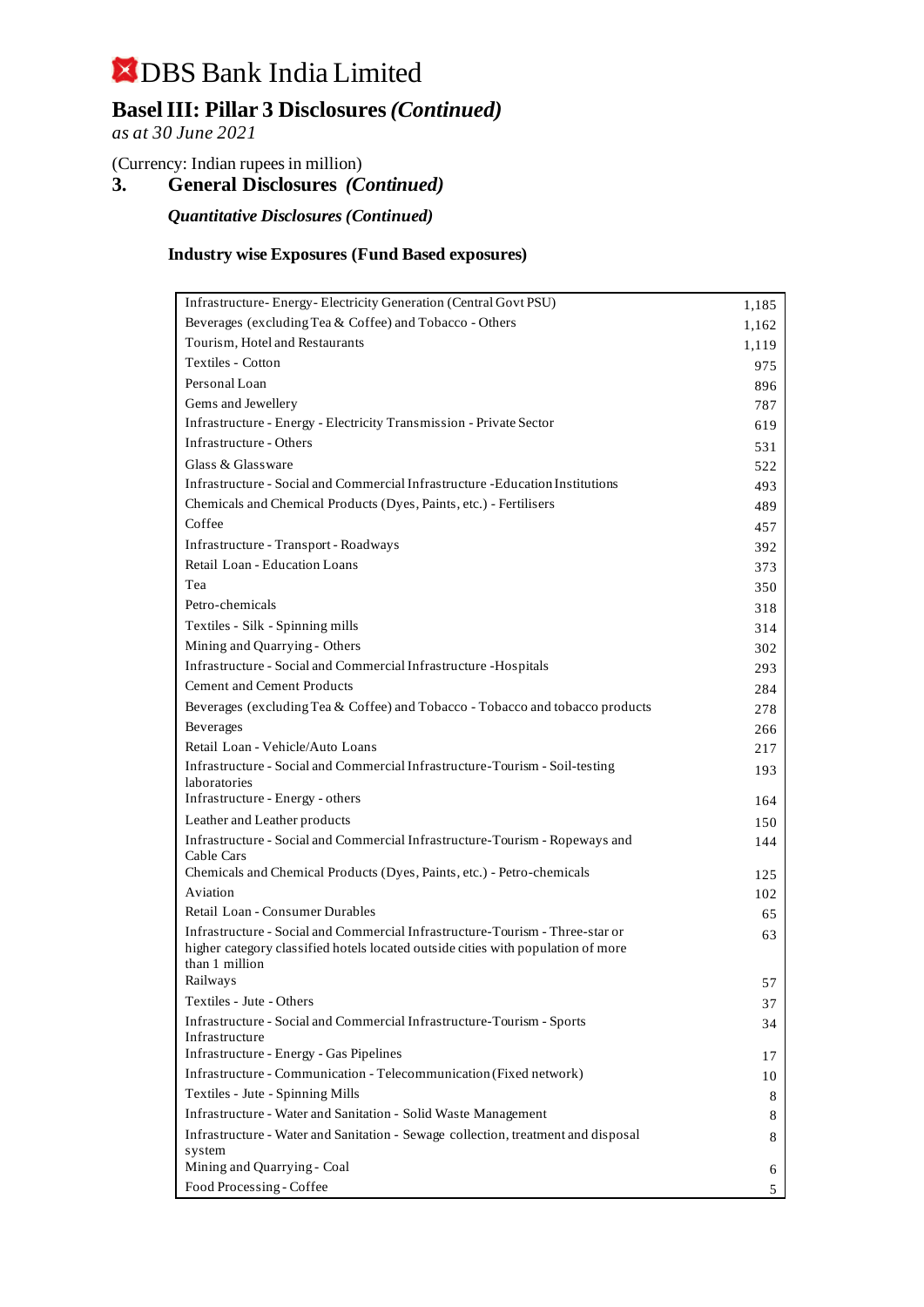## **Basel III: Pillar 3 Disclosures** *(Continued)*

*as at 30 June 2021*

(Currency: Indian rupees in million)

**3. General Disclosures** *(Continued)*

*Quantitative Disclosures (Continued)*

### **Industry wise Exposures (Fund Based exposures)**

| Retail Loan - Credit Card Receivables                               |  |
|---------------------------------------------------------------------|--|
| Infrastructure - water and sanitation - Water treatment plants      |  |
| Infrastructure-Energy-Electricity Distribution (Central Govt PSU)   |  |
| Bank-Other services                                                 |  |
| Infrastructure - Energy - Electricity Distribution - Private Sector |  |
| <b>Total Credit Exposure (fund based)</b>                           |  |

\* Includes advances covered by Letters of Credit issued by other Banks.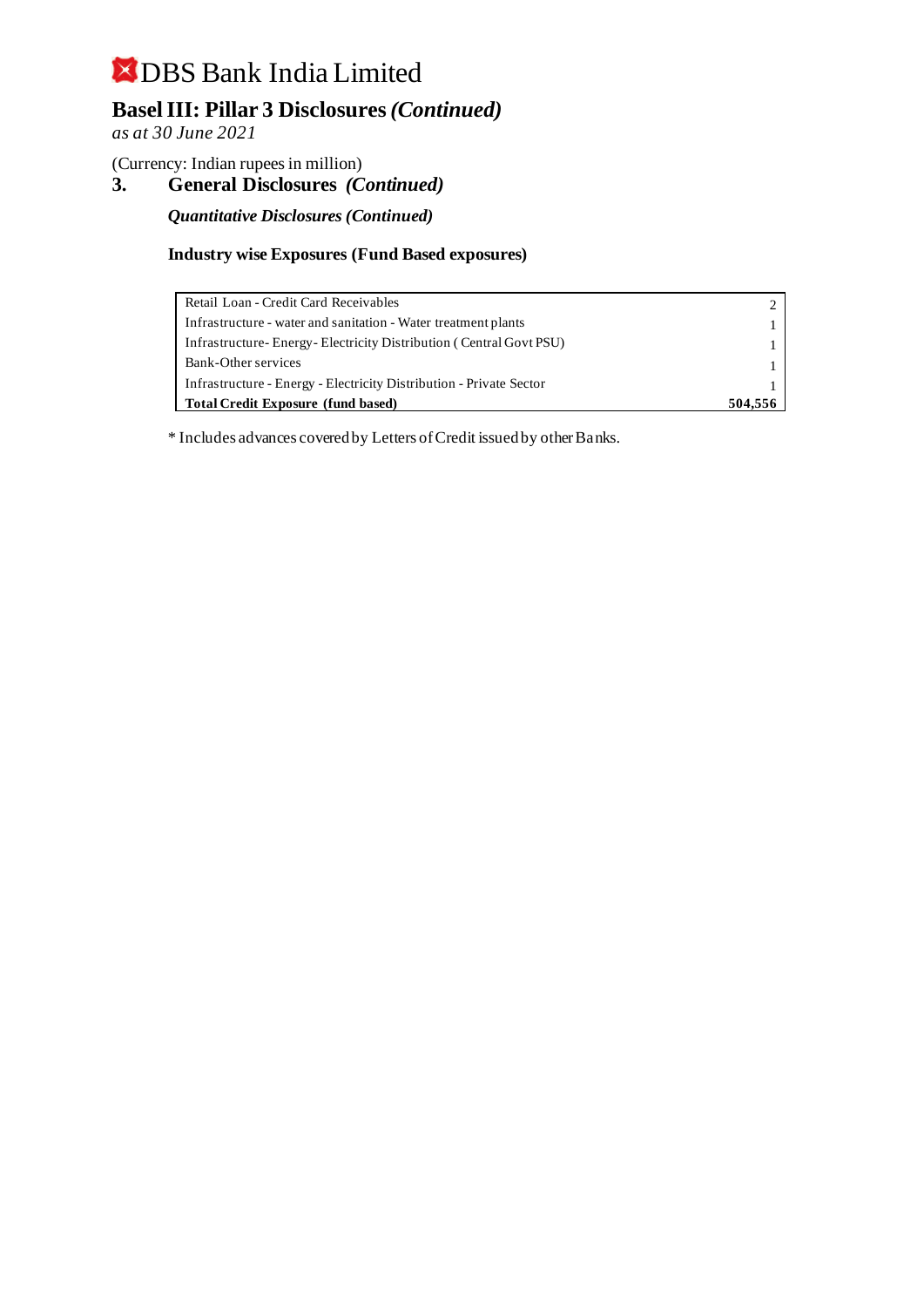## DBS Bank India Limited **Basel III: Pillar 3 Disclosures** *(Continued)*

*as at 30 June 2021*

(Currency: Indian rupees in million)

## **Industry wise Exposures (Non - Fund Based exposures)**

| <b>Industry</b>                                                                  | 30 Jun 21 |
|----------------------------------------------------------------------------------|-----------|
| <b>Financial Institutions</b>                                                    | 67,114    |
| <b>Banks</b>                                                                     | 40,504    |
| Non-Banking Financial Institutions/Companies                                     | 14,056    |
| All Engineering - Others                                                         | 9,477     |
| Chemicals and Chemical Products (Dyes, Paints, etc.) - Others                    | 7,266     |
| Construction                                                                     | 7,084     |
| Infrastructure - Electricity (generation-transportation and distribution)        | 7,055     |
| Food Processing - Edible Oils and Vanaspati                                      | 6,453     |
| Infrastructure - Telecommunication                                               | 5,651     |
| Other Industries                                                                 | 5,586     |
| Petroleum (non-infra), Coal Products (non-mining) and Nuclear Fuels              | 5,201     |
| <b>Other Services</b>                                                            | 5,097     |
| Wholesale Trade (other than Food Procurement)                                    | 3,844     |
| <b>Retail Others</b>                                                             | 3,631     |
| All Engineering - Electronics                                                    | 3,071     |
| Vehicles, Vehicle Parts and Transport Equipments                                 | 3,066     |
| <b>Trading Activity</b>                                                          | 2,598     |
| Infrastructure - Transport - Ports                                               | 2,342     |
| Chemicals and Chemical Products (Dyes, Paints, etc.) - Drugs and Pharmaceuticals | 2,025     |
| Cement and Cement Products                                                       | 1,817     |
| Chemicals and Chemical Products (Dyes, Paints, etc.) - Fertilisers               | 1,782     |
| Computer Software                                                                | 1,720     |
| Metal and Metal Products                                                         | 1,570     |
| Rubber, Plastic and their Products                                               | 1,429     |
| Infrastructure - Others                                                          | 1,415     |
| Food Processing - Others                                                         | 1,408     |
| Basic Metal & Metal products - Iron and Steel                                    | 908       |
| Infrastructure - Transport - Roads & Bridges                                     | 846       |
| Retail Trade                                                                     | 644       |
| <b>Transport Operators</b>                                                       | 573       |
| Infrastructure - Energy - Oil/Gas/Liquefied Natural Gas (LNG) storage facility   | 534       |
| Paper and Paper Products                                                         | 527       |
| Infrastructure - Energy - Electricity Transmission - Private Sector              | 514       |
| Professional Services                                                            | 480       |
| Infrastructure - Others                                                          | 423       |
| Retail-Others                                                                    | 327       |
| Retail - Mortgage Loans                                                          | 313       |
| Wood and Wood Products                                                           | 283       |
| Textiles - Others                                                                | 270       |
| Textiles                                                                         | 261       |
| Retail Loan - Others                                                             | 249       |
| Infrastructure                                                                   | 222       |
| Textiles - Cotton                                                                | 217       |
| Beverages                                                                        | 207       |
| Food processing - Sugar                                                          | 185       |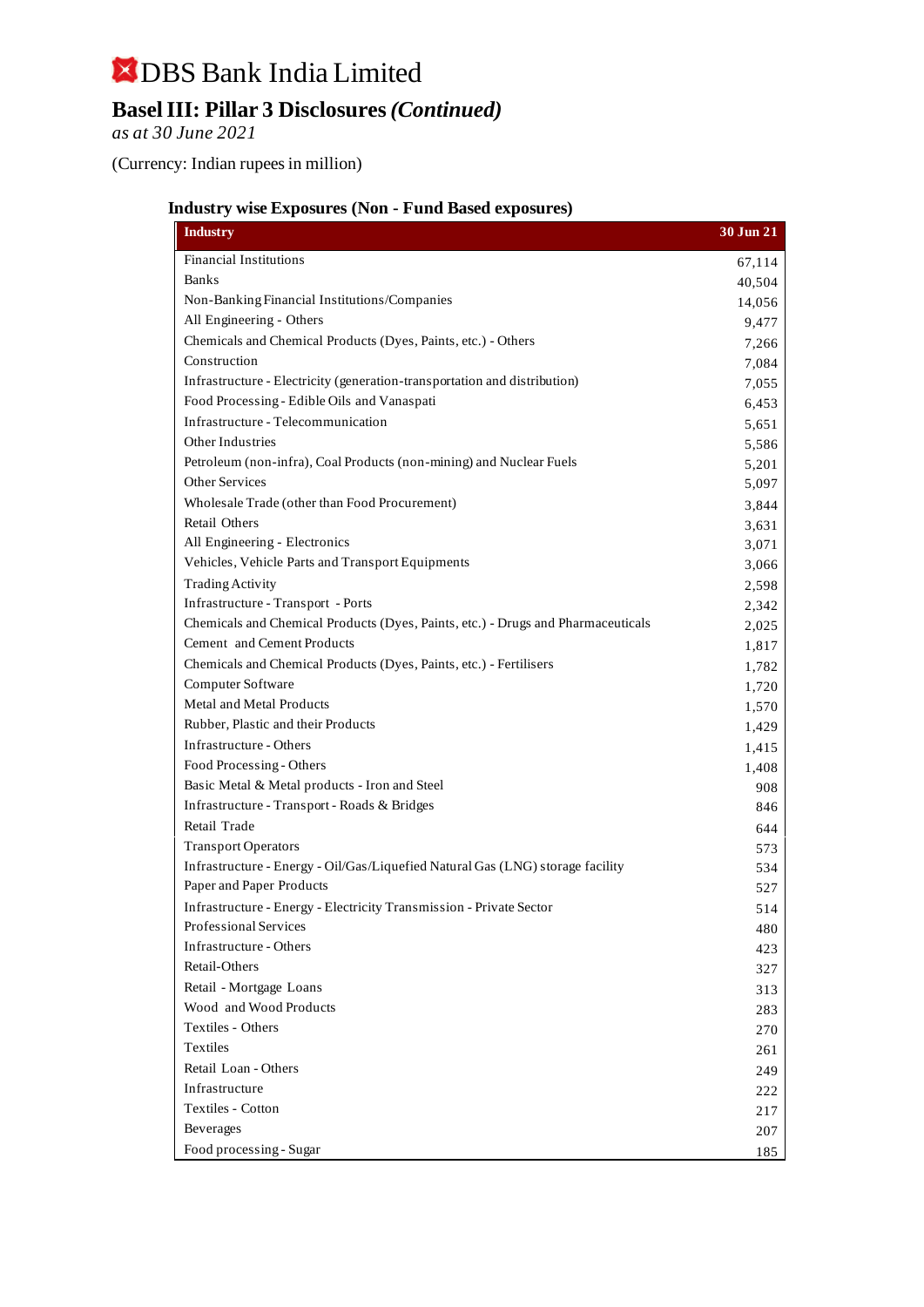## **Basel III: Pillar 3 Disclosures** *(Continued)*

*as at 30 June 2021*

(Currency: Indian rupees in million)

## **3. General Disclosures** *(Continued)*

*Quantitative Disclosures (Continued)*

### **Industry wise Exposures (Non - Fund Based exposures)**

| Petro-chemicals                                                                           | 184     |
|-------------------------------------------------------------------------------------------|---------|
| Infrastructure - Energy - others                                                          | 170     |
| <b>Basic Metal and Metal Products</b>                                                     | 159     |
| Aviation                                                                                  | 152     |
| Textiles - Cotton - Spinning Mills                                                        | 94      |
| Agriculture & allied activities                                                           | 70      |
| Mining and Quarrying - Others                                                             | 68      |
| All Engineering                                                                           | 62      |
| Glass & Glassware                                                                         | 49      |
| Infrastructure - Social and Commercial Infrastructure-Tourism - Terminal markets          | 40      |
| Beverages (excluding Tea & Coffee) and Tobacco - Others                                   | 28      |
| Retail Loan - Housing loans                                                               | 27      |
| Food processing - Coffee                                                                  | 26      |
| Residual Indusrries                                                                       | 24      |
| Gems and Jewellery                                                                        | 24      |
| Wood and Wood Products                                                                    | 23      |
| Beverages (excluding Tea and Coffee) and Tobacco                                          | 20      |
| Infrastructure - Logistics Infrastructure                                                 | 19      |
| Retail Loan - Education Loans                                                             | 16      |
| Bank                                                                                      | 14      |
| <b>NBFI</b>                                                                               | 14      |
| Chemicals and Chemical Products (Dyes, Paints, etc.)                                      | 13      |
| Retail Loan - Consumer Durables                                                           | 12      |
| Residuary Industries                                                                      | 11      |
| <b>Retail Other Loans</b>                                                                 | 11      |
| Leather and Leather products                                                              | 7       |
| Home Loan                                                                                 | 6       |
| Food Processing - Tea                                                                     | 5       |
| Infrastructure - Transport - Railway Track, tunnels, viaducts, bridges                    | 5       |
| Infrastructure - Social and Commercial Infrastructure-Tourism - Soil-testing laboratories | 4       |
| Infrastructure - Social and Commercial Infrastructure-Tourism - Three-star or higher      | 3       |
| category classified hotels located outside cities with population of more than 1 million  |         |
| <b>Cement and Cement Products</b>                                                         | 3       |
| Infrastructure - Water and Sanitation - Solid Waste Management                            | 3       |
| Basic Metal & Metal products - Other Metal and Metal Products                             | 2       |
| Retail-Gold Loan                                                                          | 2       |
| Tourism, Hotel and Restaurants                                                            | 2       |
| Textiles - Silk - Spinning mills                                                          | 2       |
| Mining and Quarrying                                                                      | 2       |
| Bank-Other services                                                                       | 2       |
| Retail Loan - Vehicle/Auto Loans                                                          | 1       |
| Infrastructure - Social and Commercial Infrastructure-Tourism - Sports Infrastructure     | 1       |
| Food Processing                                                                           | 1       |
| Infrastructure - Social and Commercial Infrastructure-Tourism - Ropeways and Cable Cars   | 1       |
| <b>Total Credit Exposure (non-fund based)</b>                                             | 221,627 |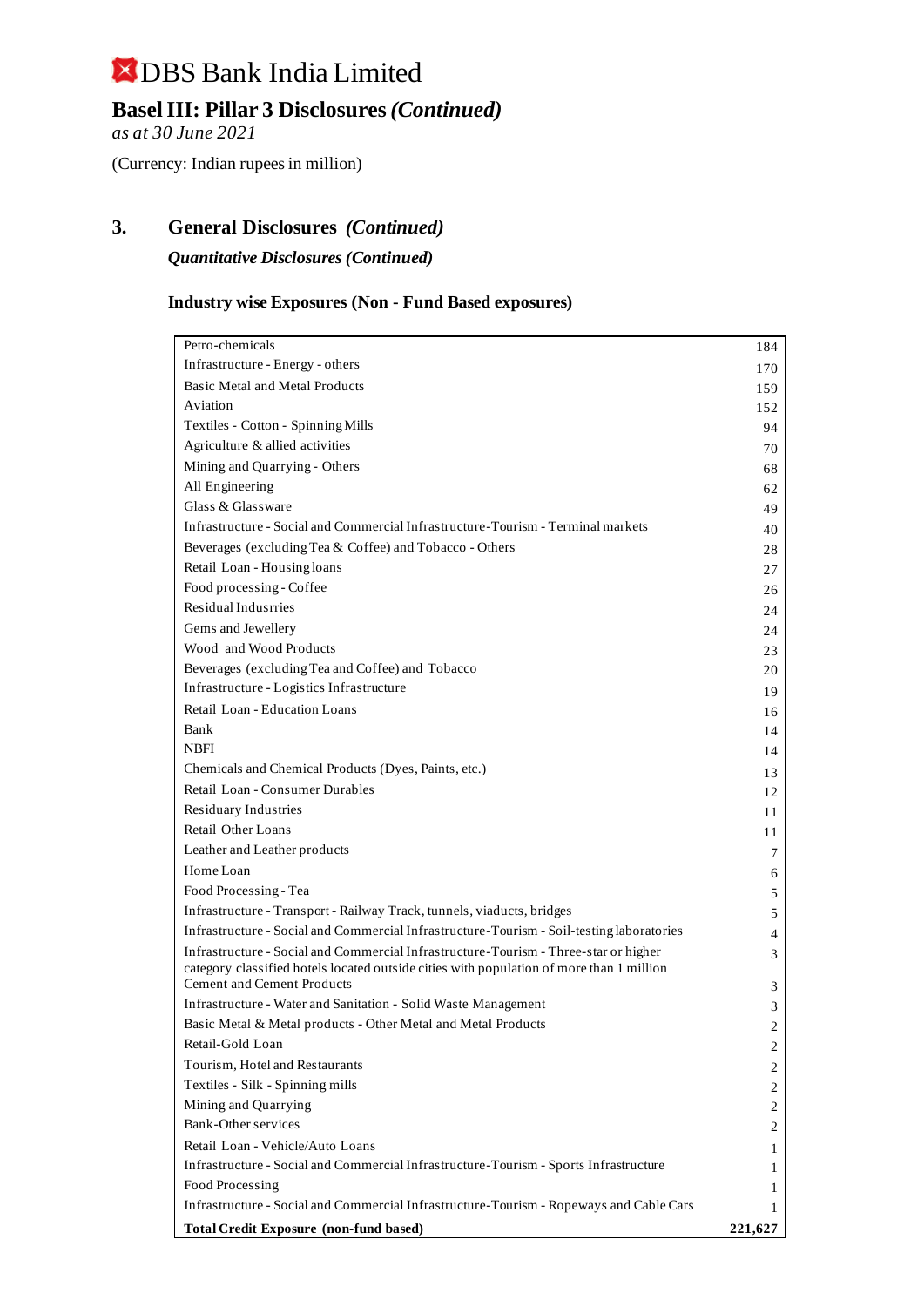## **Basel III: Pillar 3 Disclosures** *(Continued)*

*as at 30 June 2021*

(Currency: Indian rupees in million)

## **3. General Disclosures** *(Continued)*

### **Maturity of Assets as at 30 June 2021**

| <b>Particulars</b>   | Cash                     | <b>Balance with RBI</b> | <b>Balance with Banks</b><br>and money at call<br>and short notice | Investments (net of<br>depreciation) | Loans $\&$<br><b>Advances</b> (net of<br>provisions) | <b>Fixed Assets</b>      | <b>Other Assets</b> |
|----------------------|--------------------------|-------------------------|--------------------------------------------------------------------|--------------------------------------|------------------------------------------------------|--------------------------|---------------------|
| 1 day                | 4,168                    | 26,284                  | 9,470                                                              | 69,010                               | 4,596                                                | $\overline{\phantom{a}}$ | 527                 |
| $2-7$ days           | $\overline{\phantom{a}}$ | 559                     |                                                                    | 2,976                                | 4,412                                                | $\overline{\phantom{a}}$ | 112                 |
| $8-14$ Days          | $\overline{\phantom{a}}$ | 532                     | 3,717                                                              | 2,365                                | 9,889                                                |                          | 73                  |
| 15-30 Days           | $\overline{\phantom{a}}$ | 895                     | $\overline{\phantom{a}}$                                           | 3,017                                | 18,264                                               |                          | 108                 |
| 1 month - 2 months   | $\overline{\phantom{a}}$ | 685                     | $\overline{\phantom{a}}$                                           | 3,634                                | 35,469                                               | $\overline{\phantom{a}}$ | 184                 |
| 2-3 months           |                          | 391                     | 10                                                                 | 5,140                                | 28,053                                               | $\overline{\phantom{a}}$ | 147                 |
| $3-6$ Months         | $\overline{\phantom{a}}$ | 508                     | ٠                                                                  | 9,195                                | 40,280                                               | $\overline{\phantom{a}}$ | 448                 |
| $6$ Months $-1$ Year | $\overline{\phantom{a}}$ | 587                     | 9,291                                                              | 7,314                                | 36,564                                               | $\overline{\phantom{a}}$ | 161                 |
| $1-3$ Years          |                          | 1,869                   | 26,386                                                             | 33,600                               | 145,789                                              | $\overline{\phantom{a}}$ | 10,546              |
| $3-5$ Years          | $\overline{\phantom{0}}$ | 24                      | $\overline{\phantom{a}}$                                           | 27,192                               | 47,103                                               |                          | 263                 |
| Over 5Years          |                          | 5,603                   | 3                                                                  | 29,823                               | 42,371                                               | 3,774                    | 72,220              |
| <b>Total</b>         | 4,168                    | 37,937                  | 48,877                                                             | 193,266                              | 412,790                                              | 3,774                    | 84,789              |

Note: The classification of assets and liabilities under the different maturity buckets are compiled by management on the same estimates and assumptions as used by the Bank for compiling the returns submitted to the RBI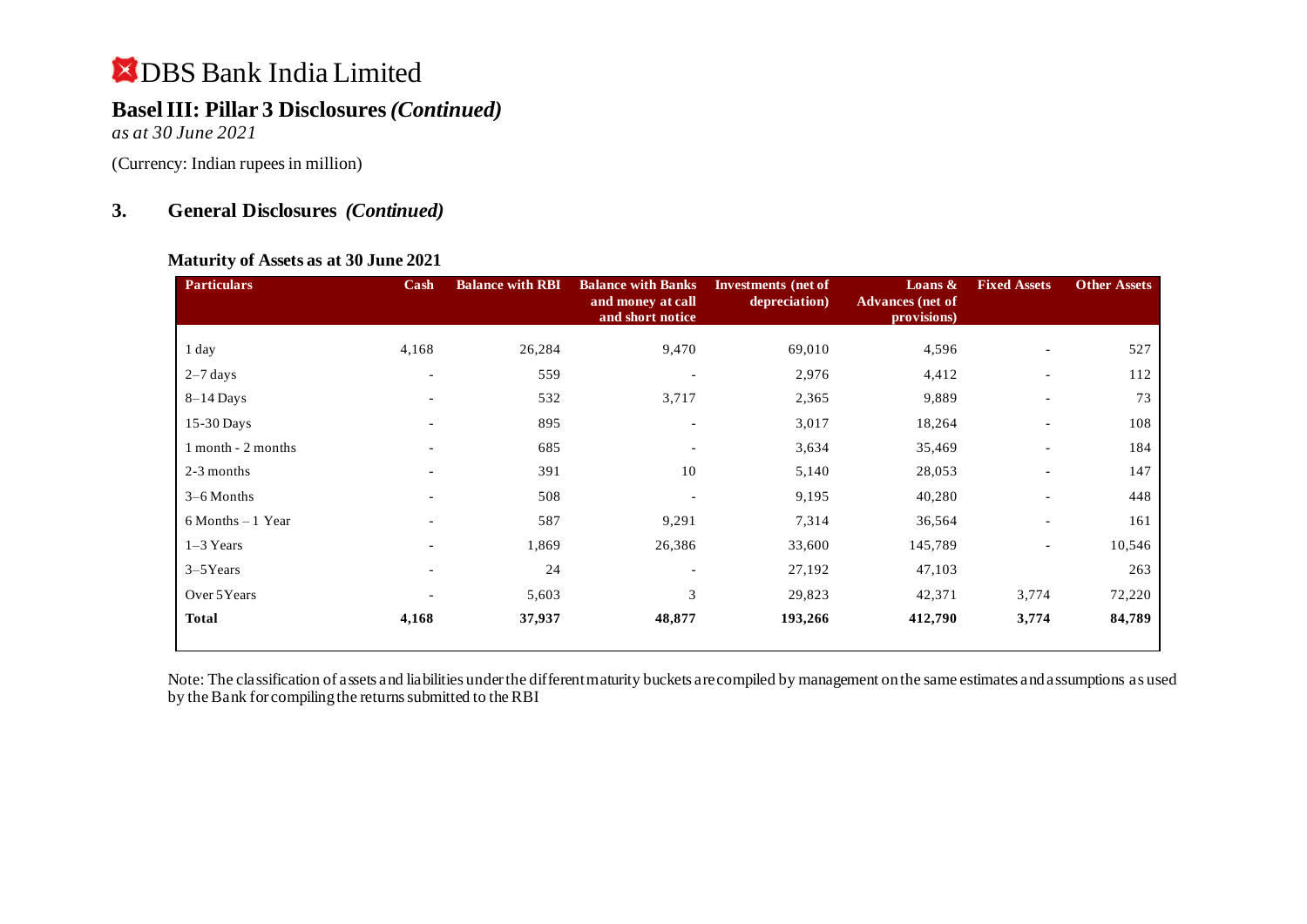## **Basel III: Pillar 3 Disclosures** *(Continued)*

*as at 30 June 2021*

(Currency: Indian rupees in million)

### **3. General Disclosures** *(Continued)*

### **Classification of NPA's**

| <b>Particulars</b>     | 30 Jun 21 |
|------------------------|-----------|
|                        |           |
| Amount of NPAs (Gross) | 52,799    |
| Substandard            | 11,150    |
| Doubtful 1             | 7,073     |
| Doubtful 2             | 9,526     |
| Doubtful 3             | 10,910    |
| Loss                   | 14,140    |

#### **Movement of NPAs and Provision for NPAs**

|              | <b>Particulars</b>                                                                    | 30 Jun 21 |
|--------------|---------------------------------------------------------------------------------------|-----------|
| $\mathbf{A}$ | Amount of NPAs (Gross)                                                                | 52,799    |
| B            | Net NPAs                                                                              | 9,910     |
| C            | <b>NPA Ratios</b>                                                                     |           |
|              | Gross NPAs to gross advances (%)<br>$\overline{\phantom{0}}$                          | 11.59%    |
|              | Net NPAs to net advances (%)                                                          | 2.40%     |
| D            | Movement of NPAs (Gross)                                                              |           |
|              | Opening balance as of the beginning of the financial year                             | 53,332    |
|              | Additions<br>$\overline{\phantom{a}}$                                                 | 2,448     |
|              | Reductions on account of recoveries/write - offs                                      | 2,981     |
|              | Closing balance                                                                       | 52,799    |
| E            | Movement of Provision for NPAs                                                        |           |
|              | Opening balance as of the beginning of the financial year<br>$\overline{\phantom{0}}$ | 39,976    |
|              | Provision made during the year<br>$\overline{\phantom{0}}$                            | 1,493     |
|              | Write $-$ offs / Write $-$ back of excess provision                                   | 1,172     |
|              | Closing balance                                                                       | 40,297    |
|              |                                                                                       |           |

#### **General Provisions**

In accordance with RBI guidelines, the Bank maintains provision on standard advances, standard derivative exposures and provision on Unhedged Foreign Currency Exposure (UFCE). Movement in general provisions is detailed below

|       | <b>Particulars</b>                                          |       |
|-------|-------------------------------------------------------------|-------|
|       |                                                             |       |
|       | <b>Opening Balance</b>                                      | 2,973 |
| Add:  | Provisions Made During the Year                             | 124   |
| Less: | Write off / Write back of Excess provisions during the Year |       |
|       | <b>Closing Balance</b>                                      | 3.097 |

The above includes provision for stressed sectors (INR 53 Million), based on the Bank's evaluation of risk and stress in various sectors.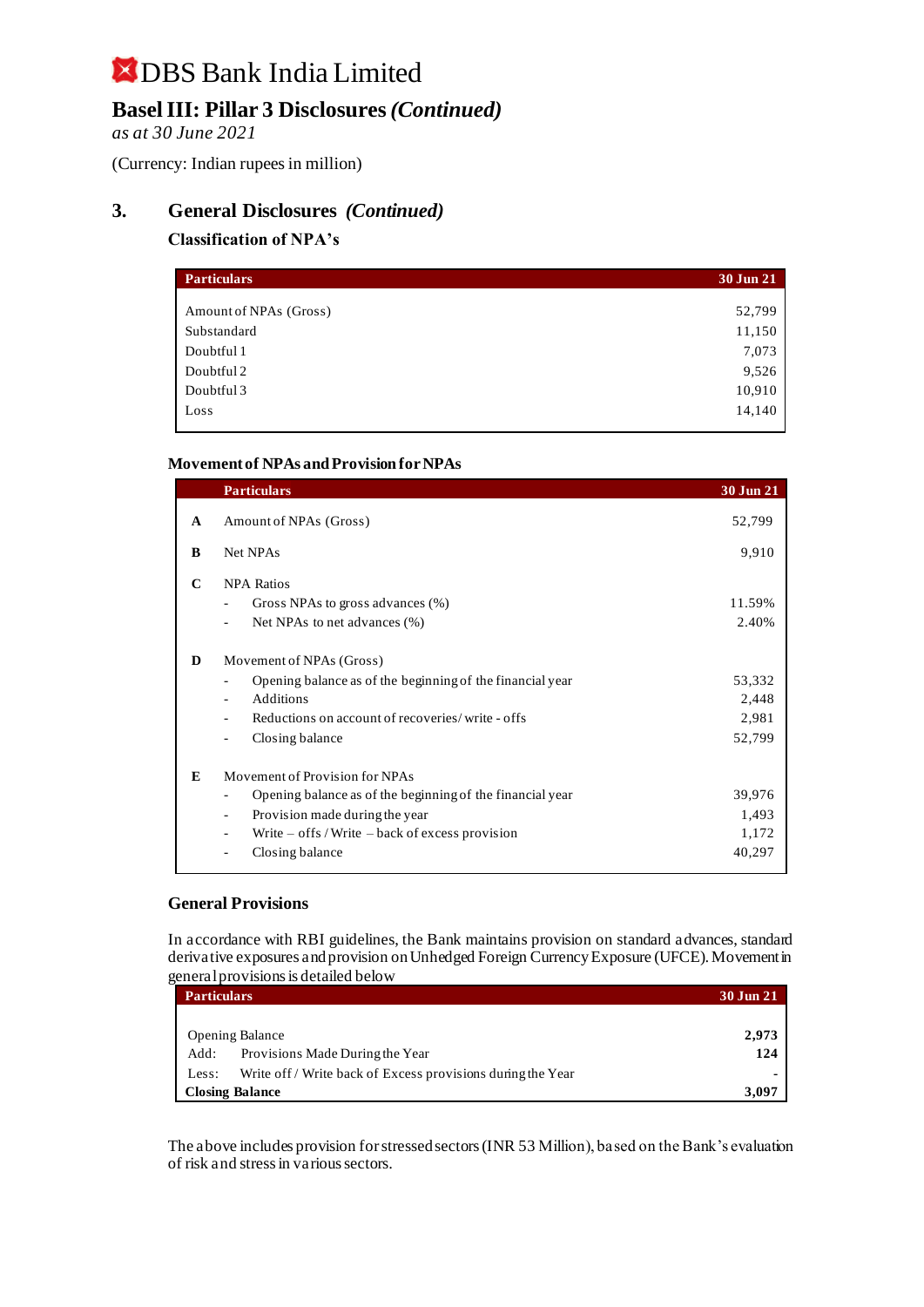## **Basel III: Pillar 3 Disclosures** *(Continued)*

### *as at 30 June 2021*

#### (Currency: Indian rupees in million)

### **Amount of Non-Performing Investments and Provision for NPIs**

#### Non-Performing Investments and Provision for NPIs is given below:

|   | <b>Particulars</b>                                       | 30 Jun 21 |
|---|----------------------------------------------------------|-----------|
| A | Amount of Non-Performing Investments (Gross)             | 349       |
| B | Amount of provisions held for non-performing investments |           |

#### **Movement in Provisions held towards Depreciation on Investments**

#### Movement in Provisions held towards Depreciation on Investments is given below:

| <b>Particulars</b> |                                                             | 30 Jun 21 |
|--------------------|-------------------------------------------------------------|-----------|
|                    | <b>Opening Balance</b>                                      | 1,254     |
| Add:               | Provisions made during the year                             | 85        |
| Less:              | Write off / Write back of excess provisions during the year |           |
|                    | <b>Closing Balance</b>                                      | 1.339     |

#### **Industry wise Past Due Loans**

| <b>Particulars</b>                                                                | 30 Jun 21 |
|-----------------------------------------------------------------------------------|-----------|
| Retail - Mortgage Loans                                                           | 3,385     |
| <b>Transport Operators</b>                                                        | 1,600     |
| Other services                                                                    | 885       |
| Wholesale Trade (other than Food Procurement)                                     | 822       |
| Retail Loan - Housing loans                                                       | 764       |
| Retail Trade                                                                      | 662       |
| Basic Metal & Metal products - Iron and Steel                                     | 555       |
| Retail-Gold Loan                                                                  | 471       |
| Textiles - Cotton - Spinning Mills                                                | 417       |
| Food Processing - Others                                                          | 372       |
| <b>Trading Activity</b>                                                           | 183       |
| Other Industries                                                                  | 177       |
| Agriculture & allied activities                                                   | 137       |
| Construction                                                                      | 134       |
| Textiles - Others                                                                 | 99        |
| Retail Loan - Other Retail Loans                                                  | 64        |
| Rubber, Plastic and their Products                                                | 63        |
| Wood and Wood Products                                                            | 56        |
| Non-banking financial institutions/companies                                      | 50        |
| Infrastructure - Social and Commercial Infrastructure-Tourism - Terminal markets  | 50        |
| Retail Loan - Others                                                              | 48        |
| Vehicles, Vehicle Parts and Transport Equipments                                  | 47        |
| Retail Loan - Education Loans                                                     | 44        |
| Infrastructure - Social and Commercial Infrastructure - Hospitals (capital stock) | 43        |
| All Engineering - Others                                                          | 42        |
| Textiles - Silk - Spinning mills                                                  | 37        |
| Infrastructure - Logistics Infrastructure                                         | 37        |
| Retail Loan - Vehicle/Auto Loans                                                  | 34        |
| <b>Cement and Cement Products</b>                                                 | 30        |
| <b>Professional Services</b>                                                      | 26        |
| Tourism, Hotel and Restaurants                                                    | 25        |
| Food Processing - Edible Oils and Vanaspati                                       | 18        |
| Paper and Paper Products                                                          | 14        |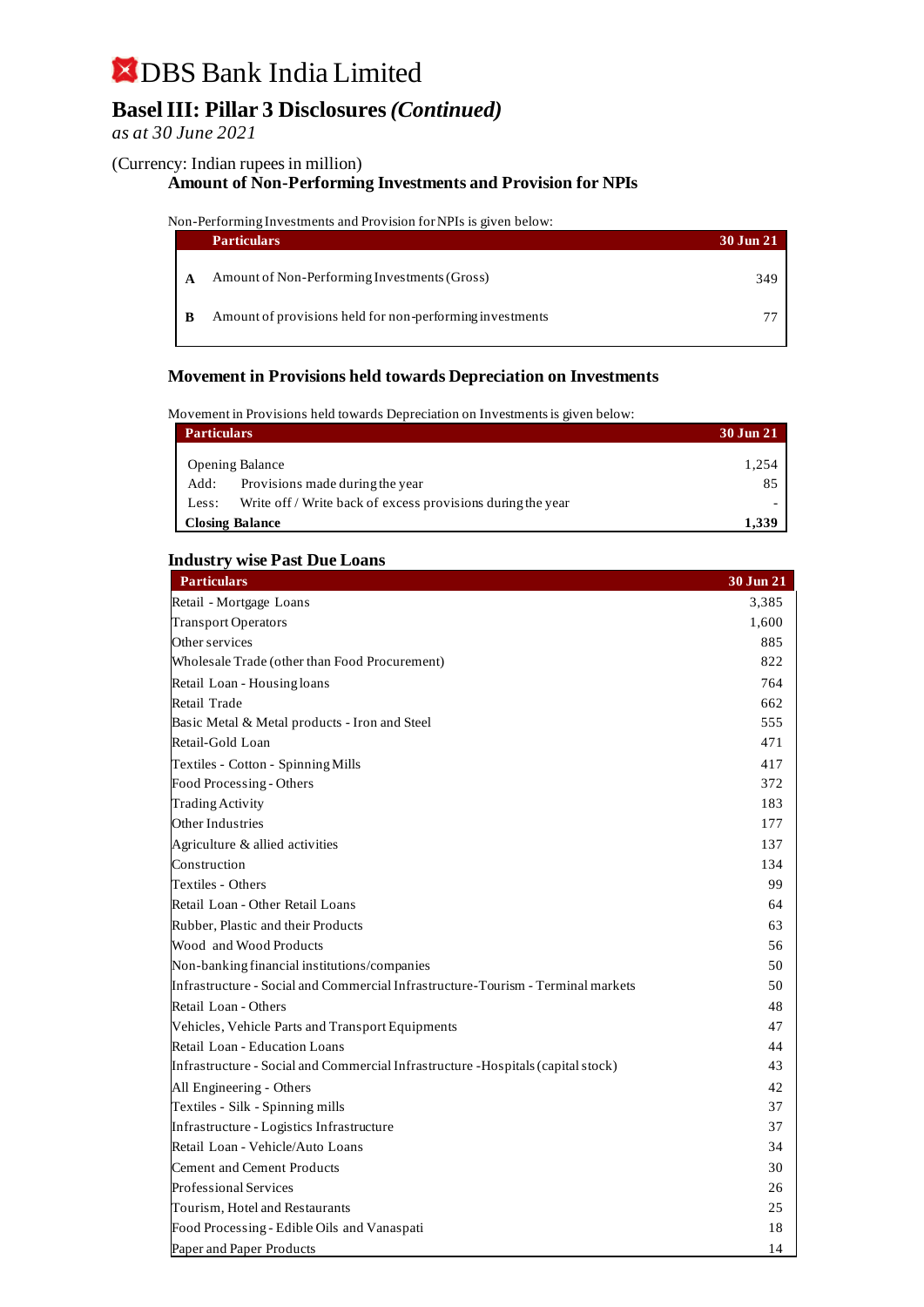## **Basel III: Pillar 3 Disclosures** *(Continued)*

*as at 30 June 2021*

#### (Currency: Indian rupees in million)

| Basic Metal & Metal products - Other Metal and Metal Products                            | 14     |
|------------------------------------------------------------------------------------------|--------|
| Gems and Jewellery                                                                       | 10     |
| Chemicals and Chemical Products (Dyes, Paints, etc.) - Others                            | 9      |
| Beverages (excluding Tea & Coffee) and Tobacco - Others                                  |        |
| Chemicals and Chemical Products (Dyes, Paints, etc.) - Petro-chemicals (excluding        | 2      |
| under Infrastructure)                                                                    |        |
| Infrastructure - Social and Commercial Infrastructure-Tourism - Ropeways and Cable       | 2      |
| Cars                                                                                     |        |
| Infrastructure - water and sanitation - Water treatment plants                           |        |
| Infrastructure - Social and Commercial Infrastructure-Tourism - Sports Infrastructure    |        |
| Infrastructure - Social and Commercial Infrastructure-Tourism - Three-star or higher     |        |
| category classified hotels located outside cities with population of more than 1 million |        |
| Mining and Quarrying - Others                                                            |        |
| Chemicals and Chemical Products (Dyes, Paints, etc.) - Drugs and Pharmaceuticals         |        |
| Computer Software                                                                        |        |
| Textiles - Jute - Others                                                                 |        |
| Retail Loan - Consumer Durables                                                          |        |
| <b>NBFI</b>                                                                              |        |
| Beverages (excluding Tea & Coffee) and Tobacco - Tobacco and tobacco products            |        |
| Total                                                                                    | 11,470 |

#### **Ageing of Past Due Loans**

| <b>Particulars</b>             | 30 Jun 21 |
|--------------------------------|-----------|
| Overdue upto 30 Days           | 2.711     |
| Overdue between 31 and 60 Days | 4.669     |
| Overdue between 61 and 90 Days | 4.090     |
| Total                          | 11.470    |

The Bank does not have overseas operations and hence amount of NPAs and past due loans are restricted to the domestic segment.

#### **Industry wise NPAs**

| <b>Particulars</b>                                      | <b>Amount</b> of<br><b>NPA</b> | <b>Specific</b><br><b>Provision</b> |
|---------------------------------------------------------|--------------------------------|-------------------------------------|
| Infrastructure                                          | 6,994                          | 6,784                               |
| Other services                                          | 4,879                          | 2,603                               |
| <b>Basic Metal and Metal Products</b>                   | 3,986                          | 3,968                               |
| Agriculture & allied activities                         | 3,925                          | 3,253                               |
| Retail Trade                                            | 3,114                          | 1,609                               |
| Wholesale Trade (other than Food Procurement)           | 3,029                          | 2,665                               |
| Other Industries                                        | 2,431                          | 1,683                               |
| Construction                                            | 2,139                          | 1,729                               |
| Residuary other advances (to tally with gross advances) | 1,674                          | 1,433                               |
| Retail - Mortgage Loans                                 | 1,638                          | 425                                 |
| Textiles                                                | 1,602                          | 893                                 |
| Food Processing - Others                                | 1,561                          | 715                                 |
| All Engineering - Others                                | 1,312                          | 880                                 |
| Infrastructure - Logistics Infrastructure               | 1,304                          | 1,238                               |
| NBFC/I                                                  | 1,194                          | 1,055                               |
| <b>Trading Activity</b>                                 | 1,050                          | 879                                 |
| Retail Loan - Others                                    | 991                            | 857                                 |
| Chemicals and Chemical Products (Dyes, Paints, etc.)    | 915                            | 751                                 |
| Rubber, Plastic and their Products                      | 820                            | 494                                 |
| <b>Transport Operators</b>                              | 722                            | 371                                 |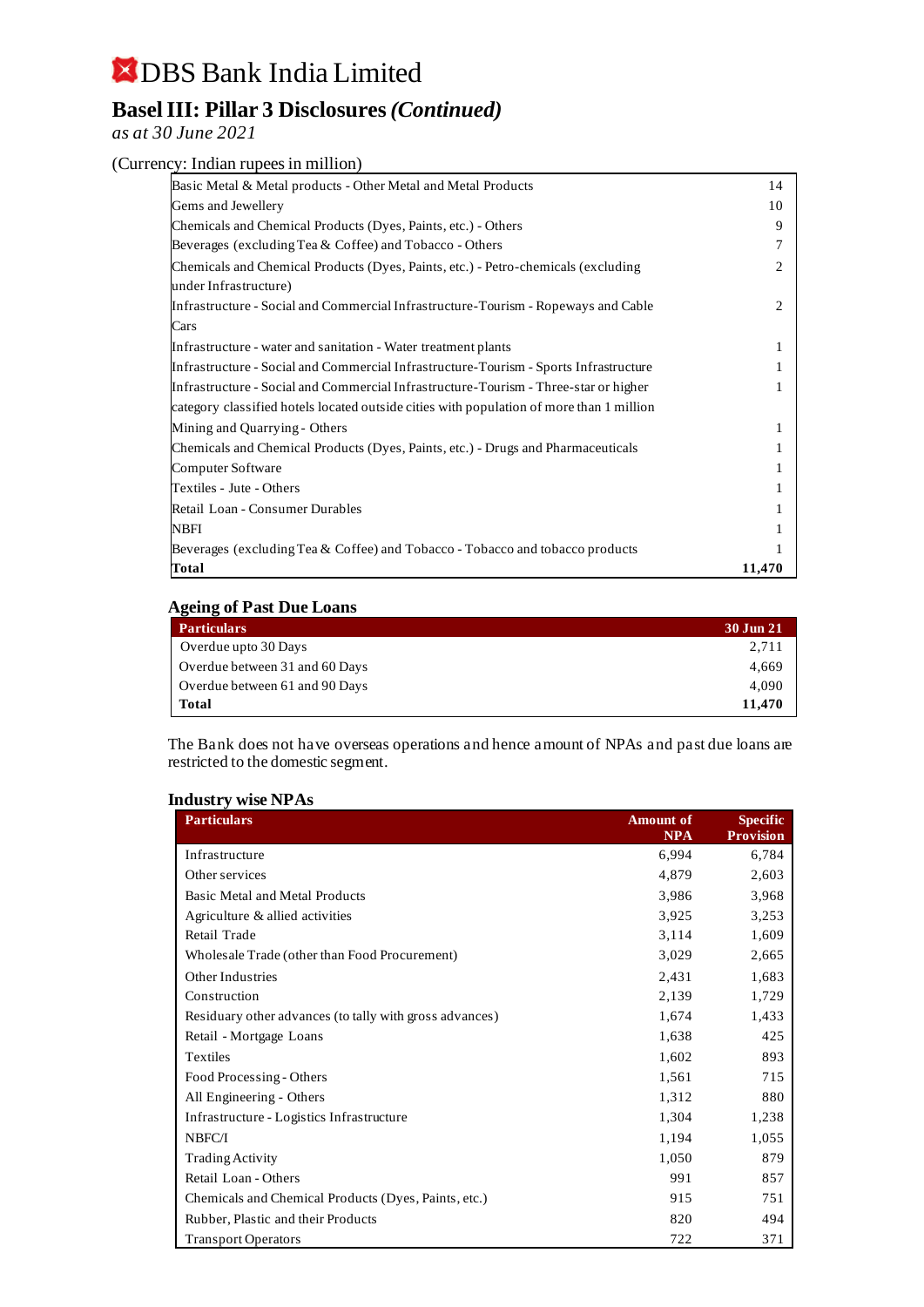## **Basel III: Pillar 3 Disclosures** *(Continued)*

*as at 30 June 2021*

### (Currency: Indian rupees in million)

| <b>Particulars</b>                                                             | Amount of  | <b>Specific</b>  |
|--------------------------------------------------------------------------------|------------|------------------|
|                                                                                | <b>NPA</b> | <b>Provision</b> |
| Infrastructure - Social and Commercial Infrastructure-Tourism - Terminal       | 676        | 480              |
| markets                                                                        |            |                  |
| Basic Metal & Metal products - Other Metal and Metal Products                  | 637        | 637              |
| All Engineering                                                                | 535        | 492              |
| Food processing - Sugar                                                        | 493        | 493              |
| Textiles - Others                                                              | 408        | 198              |
| Infrastructure - Transport - Roads & Bridges                                   | 384        | 384              |
| Infrastructure - Transport - Roadways                                          | 373        | 373              |
| Gems and Jewellery                                                             | 366        | 347              |
| Retail Loan - Housing loans                                                    | 313        | 115              |
| Home Loan                                                                      | 284        | 81               |
| Beverages (excluding Tea and Coffee) and Tobacco                               | 282        | 255              |
| Wood and Wood Products                                                         | 258        | 164              |
| Infrastructure - Energy - Electricity Transmission - Private Sector            | 258        | 258              |
| Glass and Glassware                                                            | 256        | 254              |
| Food Processing                                                                | 223        | 202              |
| Beverages (excluding Tea & Coffee) and Tobacco - Tobacco and tobacco           | 201        | 201              |
| products                                                                       |            |                  |
| Computer Software                                                              | 198        | 198              |
| Professional Services                                                          | 183        | 61               |
| Glass & Glassware                                                              | 153        | 153              |
| Cement and Cement Products                                                     | 125        | 106              |
| Food Processing - Edible Oils and Vanaspati                                    | 115        | 102              |
| Infrastructure - Social and Commercial Infrastructure-Tourism - Ropeways       | 100        | 26               |
| and Cable Cars                                                                 |            |                  |
| Infrastructure - Others                                                        | 82         | 82               |
| Infrastructure - Social and Commercial Infrastructure-Tourism - Soil-          | 76         | 20               |
| testing laboratories                                                           |            |                  |
| Basic Metal & Metal products - Iron and Steel                                  | 67         | 26               |
| Retail-Gold Loan                                                               | 67         | 22               |
| Gas/LNG (storage and pipeline)                                                 | 61         | 61               |
| Chemicals and Chemical Products (Dyes, Paints, etc.) - Others                  | 51         | 51               |
| Mining and Quarrying                                                           | 49         | 17               |
| Paper and Paper Products                                                       | 49         | 19               |
| Infrastructure - Social and Commercial Infrastructure-Tourism - Three-star     | 46         | 28               |
| or higher category classified hotels located outside cities with population of |            |                  |
| more than 1 million                                                            |            |                  |
| Personal Loans                                                                 | 46         | 41               |
| Vehicles, Vehicle Parts and Transport Equipments                               | 33         | 28               |
| Retail Loan - Education Loans                                                  | 18         | 17               |
| Tourism, Hotel and Restaurants                                                 | 14         | 3                |
| Infrastructure - Social and Commercial Infrastructure - Hospitals              | 10         | 7                |
| Leather and Leather products                                                   | 7          | 3                |
| Retail Loan - Vehicle/Auto Loans                                               | 6          | 2                |
| Infrastructure - Water and Sanitation - Sewage collection, treatment and       | 6          | 2                |
| disposal system                                                                |            |                  |
| Infrastructure - Communication - Telecommunication (Fixed network)             | 6          | 2                |
| Retail Loan - Consumer Durables                                                | 2          | 1                |
| Petroleum (non-infra), Coal Products (non-mining) and Nuclear Fuels            | 1          | 0                |
| Infrastructure - Social and Commercial Infrastructure-Tourism - Sports         | 1          | $\theta$         |
| Infrastructure                                                                 |            |                  |
| <b>Total</b>                                                                   | 52,799     | 40,297           |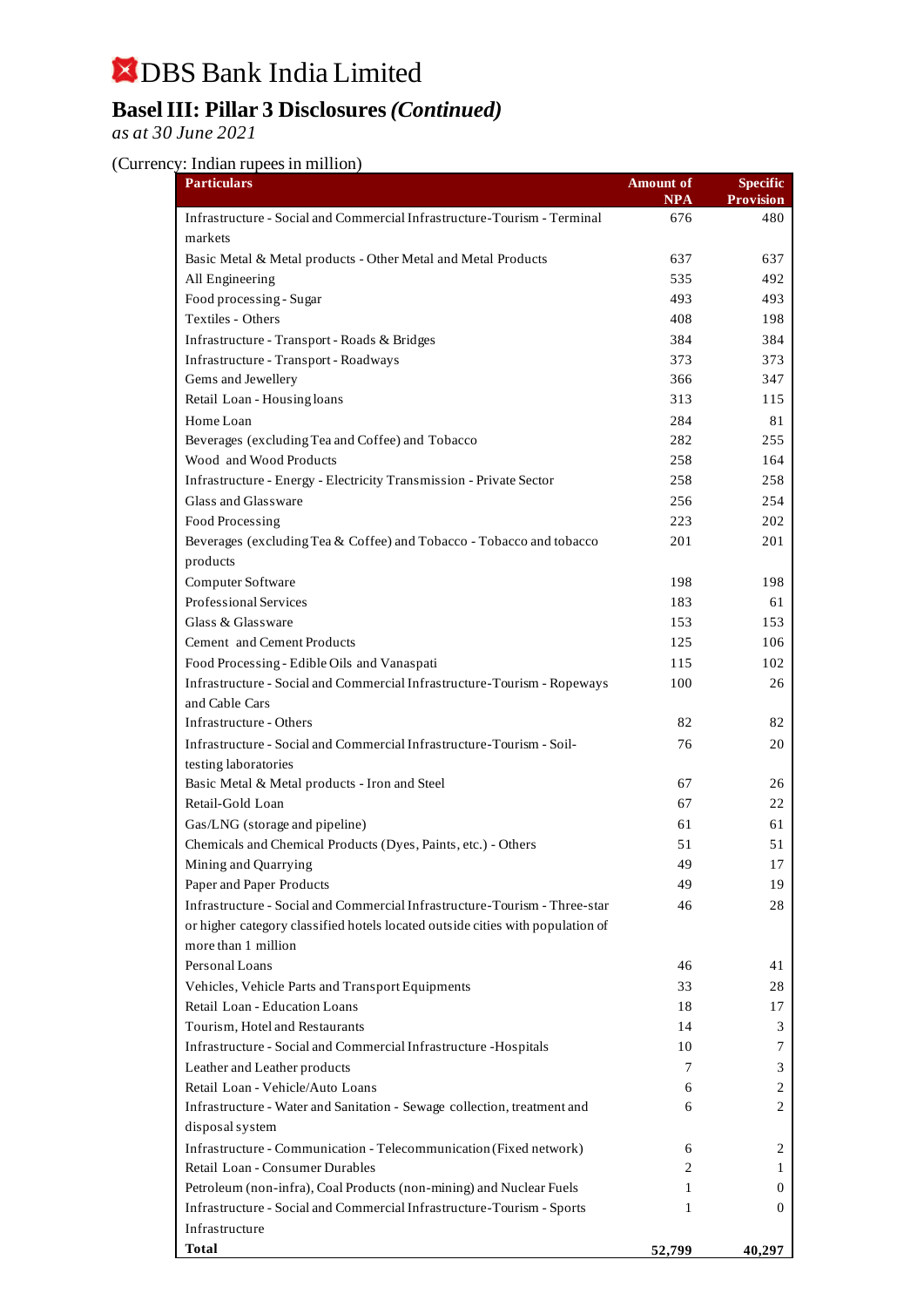## DBS Bank India Limited **Basel III: Pillar 3 Disclosures** *(Continued)*

*as at 30 June 2021*

(Currency: Indian rupees in million)

#### **Industry wise General Provisions \***

| <b>Particulars</b>                                                             | 30 Jun 21 |
|--------------------------------------------------------------------------------|-----------|
| Construction                                                                   | 836       |
| Non-Banking Financial Institutions/Companies                                   | 369       |
| <b>Other Services</b>                                                          | 178       |
| Other Industries                                                               | 173       |
| Vehicles, Vehicle Parts and Transport Equipments                               | 128       |
| Wholesale Trade (other than Food Procurement)                                  | 110       |
| <b>Trading Activity</b>                                                        | 98        |
| Retail Gold Loans                                                              | 92        |
| <b>Infrastructure - Others</b>                                                 | 79        |
| <b>Financial Institutions</b>                                                  | 74        |
| <b>Banks</b>                                                                   | 65        |
| Petroleum (non-infra), Coal Products (non-mining) and Nuclear Fuels            | 61        |
| Chemicals and Chemical Products (Dyes, Paints, etc.) - Others                  | 60        |
| Infrastructure - Electricity (generation-transportation and distribution)      | 56        |
| Food Processing - Others                                                       | 47        |
| Chemicals and Chemical Products (Dyes, Paints, etc.) - Drugs and               | 41        |
| Pharmaceuticals                                                                |           |
| Infrastructure - Energy - Oil/Gas/Liquefied Natural Gas (LNG) storage facility | 41        |
| Rubber, Plastic and their Products                                             | 36        |
| Computer Software                                                              | 36        |
| Food processing - Sugar                                                        | 35        |
| Home Loan                                                                      | 29        |
| Infrastructure - Telecommunication                                             | 29        |
| Metal and Metal Products                                                       | 29        |
| <b>Transport Operators</b>                                                     | 28        |
| All Engineering - Others                                                       | 26        |
| <b>Retail Other Loans</b>                                                      | 25        |
| Retail Trade                                                                   | 25        |
| Basic Metal & Metal products - Iron and Steel                                  | 24        |
| Textiles - Others                                                              | 23        |
| Loan against property                                                          | 20        |
| Textiles - Cotton - Spinning Mills                                             | 18        |
| <b>Professional Services</b>                                                   | 18        |
| Agriculture & allied activities                                                | 18        |
| Infrastructure - Transport - Roads & Bridges                                   | 16        |
| All Engineering - Electronics                                                  | 16        |
| Infrastructure - Energy - Electricity Generation - Private Sector              | 15        |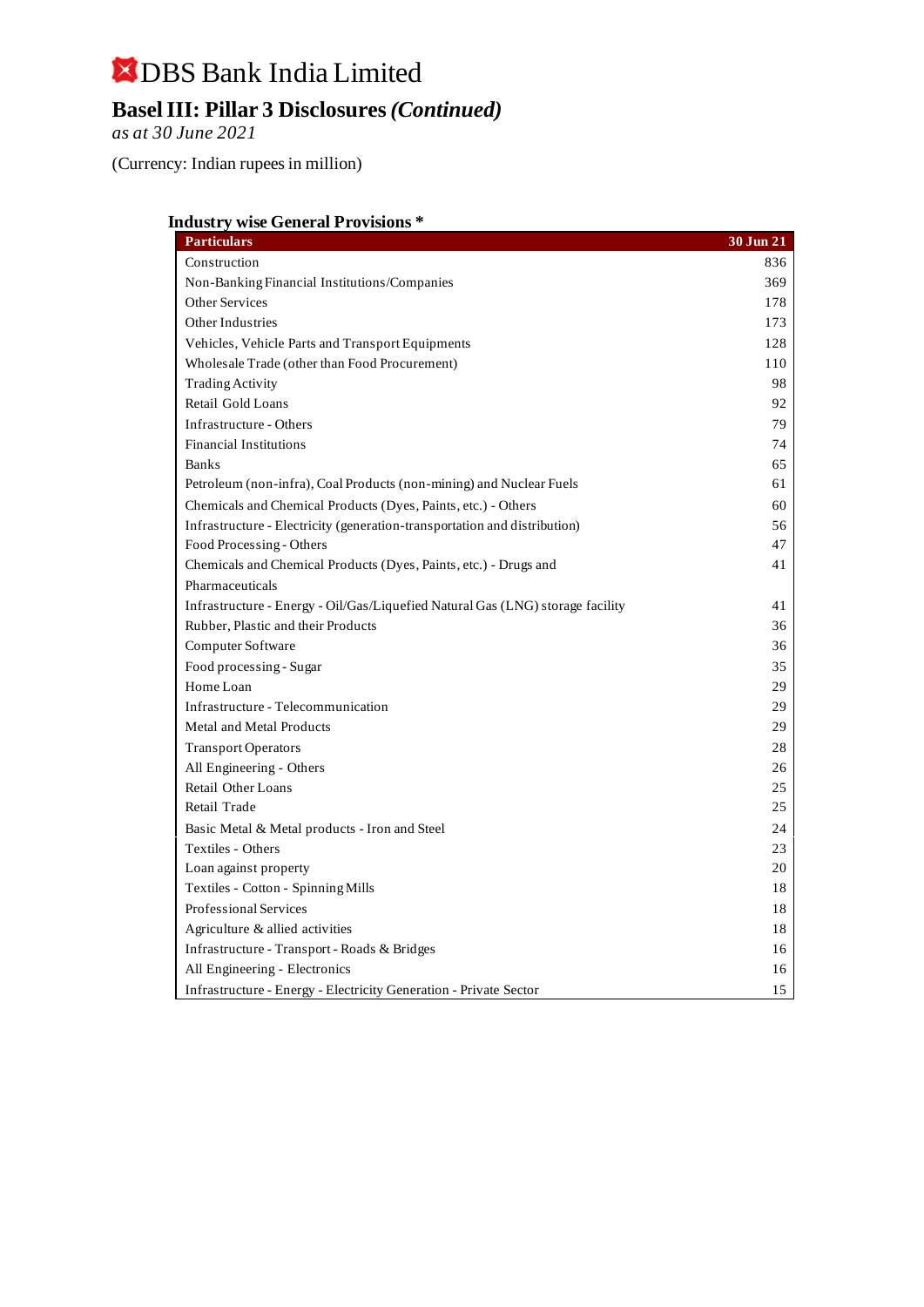## **Basel III: Pillar 3 Disclosures** *(Continued)*

*as at 30 June 2021*

(Currency: Indian rupees in million)

#### **Industry wise General Provisions (Continued)**

| <b>Particulars</b>                                                                | 30 Jun 21      |
|-----------------------------------------------------------------------------------|----------------|
| Paper and Paper Products                                                          | 13             |
| Infrastructure - Transport - Ports                                                | 12             |
| Retail Loan - Housing loans                                                       | 11             |
| Food Processing - Edible Oils and Vanaspati                                       | 7              |
| Textiles - Cotton                                                                 | 6              |
| <b>NBFI</b>                                                                       | 6              |
| Wood and Wood Products                                                            | 5              |
| <b>Retail Others</b>                                                              | 5              |
| Food processing - Coffee                                                          | 5              |
| Infrastructure - Social and Commercial Infrastructure-Tourism - Terminal          | 4              |
| markets                                                                           |                |
| Infrastructure - Logistics Infrastructure                                         | 4              |
| Basic Metal & Metal products - Other Metal and Metal Products                     | 4              |
| Tourism, Hotel and Restaurants                                                    | 4              |
| Residuary other advances (to tally with gross advances)                           | 4              |
| Infrastructure-Energy-Electricity Generation (Central Govt PSU)                   | 3              |
| Beverages (excluding Tea & Coffee) and Tobacco - Others                           | 3              |
| Gems and Jewellery                                                                | 3              |
| Infrastructure - Social and Commercial Infrastructure - Hospitals (capital stock) | 2              |
| Chemicals and Chemical Products (Dyes, Paints, etc.) - Fertilisers                | $\mathfrak{2}$ |
| <b>Cement and Cement Products</b>                                                 | 2              |
| Infrastructure - Energy - Others                                                  | 2              |
| Petro-chemicals                                                                   | 2              |
| Infrastructure - Energy - Electricity Transmission - Private Sector               | 1              |
| Infrastructure - Others                                                           | 1              |
| Glass & Glassware                                                                 | 1              |
| Infrastructure - Social and Commercial Infrastructure - Education Institutions    | 1              |
| (capital stock)                                                                   |                |
| Beverages                                                                         | 1              |
| Food Processing - Tea                                                             | 1              |
| Infrastructure - Social and Commercial Infrastructure-Tourism - Ropeways and      | 1              |
| Cable Cars                                                                        |                |
| Retail Loan - Education Loans                                                     | 1              |
| Textiles - Silk - Spinning mills                                                  | 1              |
| Leather and Leather products                                                      | 1              |
| Mining and Quarrying - Others                                                     | 1              |
| Beverages (excluding Tea & Coffee) and Tobacco - Tobacco and tobacco              | 1              |
| products                                                                          |                |
| Aviation                                                                          | 1              |
| Retail Loan - Vehicle/Auto Loans                                                  | 1              |
| <b>Total</b>                                                                      | 3,097          |

\* Includes provision for Stressed sector.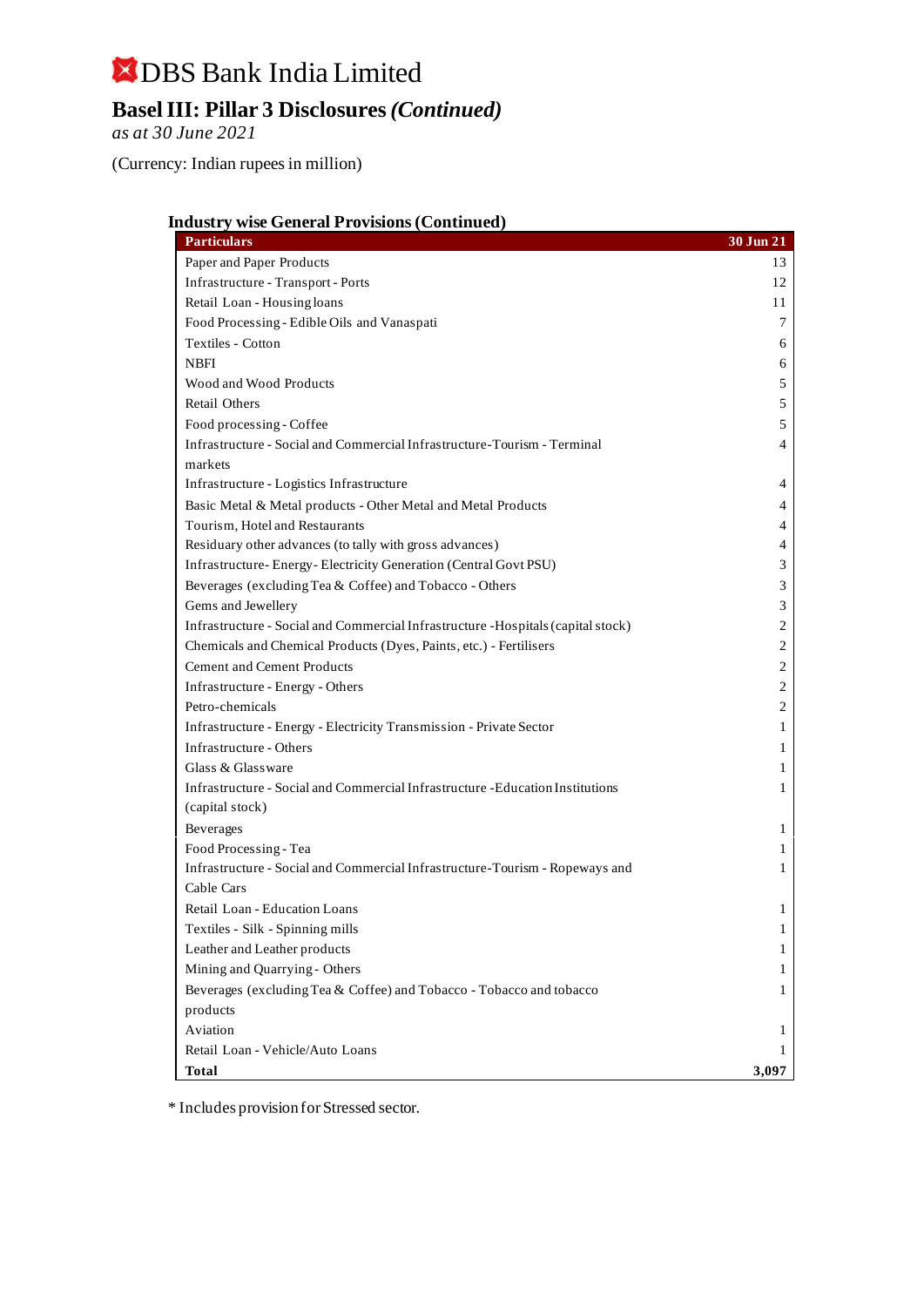**Basel III: Pillar 3 Disclosures** *(Continued)*

*as at 30 June 2021*

(Currency: Indian rupees in million)

|  |  | Movement in Industry wise Specific Provisions (net of write-backs) |
|--|--|--------------------------------------------------------------------|
|  |  |                                                                    |

| All Engineering - Others<br>216<br>Retail - Mortgage Loans<br>115<br>Retail Trade<br>92<br>Textiles - Others<br>55<br>Retail Others<br>37<br>Infrastructure<br>37<br>Construction<br>36<br>Infrastructure - Social and Commercial Infrastructure-Tourism - Ropeways and<br>23<br>Cable Cars<br>Home Loan<br>23<br>Food Processing - Others<br>23<br><b>Trading Activity</b><br>21<br>Retail Loan - Housing loans<br>20<br><b>Transport Operators</b><br>13<br><b>Textiles</b><br>12<br>NBFC/I<br>11<br>Beverages (excluding Tea and Coffee) and Tobacco<br>10<br>Rubber, Plastic and their Products<br>10<br>Infrastructure - Social and Commercial Infrastructure-Tourism - Terminal<br>7<br>markets<br>Cement and Cement Products<br>7<br>Infrastructure - Social and Commercial Infrastructure - Hospitals<br>6<br>Computer Software<br>4<br>Other Industries<br>4<br>Infrastructure - Logistics Infrastructure<br>3<br>$\mathfrak{2}$<br>Chemicals and Chemical Products (Dyes, Paints, etc.)<br>Professional Services<br>$\mathfrak{2}$<br>Paper and Paper Products<br>1<br>Infrastructure - Social and Commercial Infrastructure-Tourism - Soil-testing<br>1<br>laboratories<br>Infrastructure - Social and Commercial Infrastructure-Tourism - Three-star or<br>1<br>higher category classified hotels located outside cities with population of more<br>than 1 million<br>All Engineering<br>1<br>Food Processing - Edible Oils and Vanaspati<br>(1)<br>Retail Loan - Other Retail Loans<br>(1)<br>Gems and Jewellery<br>(1)<br>Infrastructure - Energy - Oil/Gas/Liquefied Natural Gas (LNG) storage facility<br>(1)<br>Retail Loan - Vehicle/Auto Loans<br>(1)<br>Glass and Glassware<br>(1)<br>Agriculture & allied activities<br>(1)<br>Leather and Leather products<br>(2)<br>Infrastructure<br>(3) | <b>Particulars</b> | $30$ Jun $21$ |
|------------------------------------------------------------------------------------------------------------------------------------------------------------------------------------------------------------------------------------------------------------------------------------------------------------------------------------------------------------------------------------------------------------------------------------------------------------------------------------------------------------------------------------------------------------------------------------------------------------------------------------------------------------------------------------------------------------------------------------------------------------------------------------------------------------------------------------------------------------------------------------------------------------------------------------------------------------------------------------------------------------------------------------------------------------------------------------------------------------------------------------------------------------------------------------------------------------------------------------------------------------------------------------------------------------------------------------------------------------------------------------------------------------------------------------------------------------------------------------------------------------------------------------------------------------------------------------------------------------------------------------------------------------------------------------------------------------------------------------------------------------------------------------------------------------------|--------------------|---------------|
|                                                                                                                                                                                                                                                                                                                                                                                                                                                                                                                                                                                                                                                                                                                                                                                                                                                                                                                                                                                                                                                                                                                                                                                                                                                                                                                                                                                                                                                                                                                                                                                                                                                                                                                                                                                                                  |                    |               |
|                                                                                                                                                                                                                                                                                                                                                                                                                                                                                                                                                                                                                                                                                                                                                                                                                                                                                                                                                                                                                                                                                                                                                                                                                                                                                                                                                                                                                                                                                                                                                                                                                                                                                                                                                                                                                  |                    |               |
|                                                                                                                                                                                                                                                                                                                                                                                                                                                                                                                                                                                                                                                                                                                                                                                                                                                                                                                                                                                                                                                                                                                                                                                                                                                                                                                                                                                                                                                                                                                                                                                                                                                                                                                                                                                                                  |                    |               |
|                                                                                                                                                                                                                                                                                                                                                                                                                                                                                                                                                                                                                                                                                                                                                                                                                                                                                                                                                                                                                                                                                                                                                                                                                                                                                                                                                                                                                                                                                                                                                                                                                                                                                                                                                                                                                  |                    |               |
|                                                                                                                                                                                                                                                                                                                                                                                                                                                                                                                                                                                                                                                                                                                                                                                                                                                                                                                                                                                                                                                                                                                                                                                                                                                                                                                                                                                                                                                                                                                                                                                                                                                                                                                                                                                                                  |                    |               |
|                                                                                                                                                                                                                                                                                                                                                                                                                                                                                                                                                                                                                                                                                                                                                                                                                                                                                                                                                                                                                                                                                                                                                                                                                                                                                                                                                                                                                                                                                                                                                                                                                                                                                                                                                                                                                  |                    |               |
|                                                                                                                                                                                                                                                                                                                                                                                                                                                                                                                                                                                                                                                                                                                                                                                                                                                                                                                                                                                                                                                                                                                                                                                                                                                                                                                                                                                                                                                                                                                                                                                                                                                                                                                                                                                                                  |                    |               |
|                                                                                                                                                                                                                                                                                                                                                                                                                                                                                                                                                                                                                                                                                                                                                                                                                                                                                                                                                                                                                                                                                                                                                                                                                                                                                                                                                                                                                                                                                                                                                                                                                                                                                                                                                                                                                  |                    |               |
|                                                                                                                                                                                                                                                                                                                                                                                                                                                                                                                                                                                                                                                                                                                                                                                                                                                                                                                                                                                                                                                                                                                                                                                                                                                                                                                                                                                                                                                                                                                                                                                                                                                                                                                                                                                                                  |                    |               |
|                                                                                                                                                                                                                                                                                                                                                                                                                                                                                                                                                                                                                                                                                                                                                                                                                                                                                                                                                                                                                                                                                                                                                                                                                                                                                                                                                                                                                                                                                                                                                                                                                                                                                                                                                                                                                  |                    |               |
|                                                                                                                                                                                                                                                                                                                                                                                                                                                                                                                                                                                                                                                                                                                                                                                                                                                                                                                                                                                                                                                                                                                                                                                                                                                                                                                                                                                                                                                                                                                                                                                                                                                                                                                                                                                                                  |                    |               |
|                                                                                                                                                                                                                                                                                                                                                                                                                                                                                                                                                                                                                                                                                                                                                                                                                                                                                                                                                                                                                                                                                                                                                                                                                                                                                                                                                                                                                                                                                                                                                                                                                                                                                                                                                                                                                  |                    |               |
|                                                                                                                                                                                                                                                                                                                                                                                                                                                                                                                                                                                                                                                                                                                                                                                                                                                                                                                                                                                                                                                                                                                                                                                                                                                                                                                                                                                                                                                                                                                                                                                                                                                                                                                                                                                                                  |                    |               |
|                                                                                                                                                                                                                                                                                                                                                                                                                                                                                                                                                                                                                                                                                                                                                                                                                                                                                                                                                                                                                                                                                                                                                                                                                                                                                                                                                                                                                                                                                                                                                                                                                                                                                                                                                                                                                  |                    |               |
|                                                                                                                                                                                                                                                                                                                                                                                                                                                                                                                                                                                                                                                                                                                                                                                                                                                                                                                                                                                                                                                                                                                                                                                                                                                                                                                                                                                                                                                                                                                                                                                                                                                                                                                                                                                                                  |                    |               |
|                                                                                                                                                                                                                                                                                                                                                                                                                                                                                                                                                                                                                                                                                                                                                                                                                                                                                                                                                                                                                                                                                                                                                                                                                                                                                                                                                                                                                                                                                                                                                                                                                                                                                                                                                                                                                  |                    |               |
|                                                                                                                                                                                                                                                                                                                                                                                                                                                                                                                                                                                                                                                                                                                                                                                                                                                                                                                                                                                                                                                                                                                                                                                                                                                                                                                                                                                                                                                                                                                                                                                                                                                                                                                                                                                                                  |                    |               |
|                                                                                                                                                                                                                                                                                                                                                                                                                                                                                                                                                                                                                                                                                                                                                                                                                                                                                                                                                                                                                                                                                                                                                                                                                                                                                                                                                                                                                                                                                                                                                                                                                                                                                                                                                                                                                  |                    |               |
|                                                                                                                                                                                                                                                                                                                                                                                                                                                                                                                                                                                                                                                                                                                                                                                                                                                                                                                                                                                                                                                                                                                                                                                                                                                                                                                                                                                                                                                                                                                                                                                                                                                                                                                                                                                                                  |                    |               |
|                                                                                                                                                                                                                                                                                                                                                                                                                                                                                                                                                                                                                                                                                                                                                                                                                                                                                                                                                                                                                                                                                                                                                                                                                                                                                                                                                                                                                                                                                                                                                                                                                                                                                                                                                                                                                  |                    |               |
|                                                                                                                                                                                                                                                                                                                                                                                                                                                                                                                                                                                                                                                                                                                                                                                                                                                                                                                                                                                                                                                                                                                                                                                                                                                                                                                                                                                                                                                                                                                                                                                                                                                                                                                                                                                                                  |                    |               |
|                                                                                                                                                                                                                                                                                                                                                                                                                                                                                                                                                                                                                                                                                                                                                                                                                                                                                                                                                                                                                                                                                                                                                                                                                                                                                                                                                                                                                                                                                                                                                                                                                                                                                                                                                                                                                  |                    |               |
|                                                                                                                                                                                                                                                                                                                                                                                                                                                                                                                                                                                                                                                                                                                                                                                                                                                                                                                                                                                                                                                                                                                                                                                                                                                                                                                                                                                                                                                                                                                                                                                                                                                                                                                                                                                                                  |                    |               |
|                                                                                                                                                                                                                                                                                                                                                                                                                                                                                                                                                                                                                                                                                                                                                                                                                                                                                                                                                                                                                                                                                                                                                                                                                                                                                                                                                                                                                                                                                                                                                                                                                                                                                                                                                                                                                  |                    |               |
|                                                                                                                                                                                                                                                                                                                                                                                                                                                                                                                                                                                                                                                                                                                                                                                                                                                                                                                                                                                                                                                                                                                                                                                                                                                                                                                                                                                                                                                                                                                                                                                                                                                                                                                                                                                                                  |                    |               |
|                                                                                                                                                                                                                                                                                                                                                                                                                                                                                                                                                                                                                                                                                                                                                                                                                                                                                                                                                                                                                                                                                                                                                                                                                                                                                                                                                                                                                                                                                                                                                                                                                                                                                                                                                                                                                  |                    |               |
|                                                                                                                                                                                                                                                                                                                                                                                                                                                                                                                                                                                                                                                                                                                                                                                                                                                                                                                                                                                                                                                                                                                                                                                                                                                                                                                                                                                                                                                                                                                                                                                                                                                                                                                                                                                                                  |                    |               |
|                                                                                                                                                                                                                                                                                                                                                                                                                                                                                                                                                                                                                                                                                                                                                                                                                                                                                                                                                                                                                                                                                                                                                                                                                                                                                                                                                                                                                                                                                                                                                                                                                                                                                                                                                                                                                  |                    |               |
|                                                                                                                                                                                                                                                                                                                                                                                                                                                                                                                                                                                                                                                                                                                                                                                                                                                                                                                                                                                                                                                                                                                                                                                                                                                                                                                                                                                                                                                                                                                                                                                                                                                                                                                                                                                                                  |                    |               |
|                                                                                                                                                                                                                                                                                                                                                                                                                                                                                                                                                                                                                                                                                                                                                                                                                                                                                                                                                                                                                                                                                                                                                                                                                                                                                                                                                                                                                                                                                                                                                                                                                                                                                                                                                                                                                  |                    |               |
|                                                                                                                                                                                                                                                                                                                                                                                                                                                                                                                                                                                                                                                                                                                                                                                                                                                                                                                                                                                                                                                                                                                                                                                                                                                                                                                                                                                                                                                                                                                                                                                                                                                                                                                                                                                                                  |                    |               |
|                                                                                                                                                                                                                                                                                                                                                                                                                                                                                                                                                                                                                                                                                                                                                                                                                                                                                                                                                                                                                                                                                                                                                                                                                                                                                                                                                                                                                                                                                                                                                                                                                                                                                                                                                                                                                  |                    |               |
|                                                                                                                                                                                                                                                                                                                                                                                                                                                                                                                                                                                                                                                                                                                                                                                                                                                                                                                                                                                                                                                                                                                                                                                                                                                                                                                                                                                                                                                                                                                                                                                                                                                                                                                                                                                                                  |                    |               |
|                                                                                                                                                                                                                                                                                                                                                                                                                                                                                                                                                                                                                                                                                                                                                                                                                                                                                                                                                                                                                                                                                                                                                                                                                                                                                                                                                                                                                                                                                                                                                                                                                                                                                                                                                                                                                  |                    |               |
|                                                                                                                                                                                                                                                                                                                                                                                                                                                                                                                                                                                                                                                                                                                                                                                                                                                                                                                                                                                                                                                                                                                                                                                                                                                                                                                                                                                                                                                                                                                                                                                                                                                                                                                                                                                                                  |                    |               |
|                                                                                                                                                                                                                                                                                                                                                                                                                                                                                                                                                                                                                                                                                                                                                                                                                                                                                                                                                                                                                                                                                                                                                                                                                                                                                                                                                                                                                                                                                                                                                                                                                                                                                                                                                                                                                  |                    |               |
|                                                                                                                                                                                                                                                                                                                                                                                                                                                                                                                                                                                                                                                                                                                                                                                                                                                                                                                                                                                                                                                                                                                                                                                                                                                                                                                                                                                                                                                                                                                                                                                                                                                                                                                                                                                                                  |                    |               |
|                                                                                                                                                                                                                                                                                                                                                                                                                                                                                                                                                                                                                                                                                                                                                                                                                                                                                                                                                                                                                                                                                                                                                                                                                                                                                                                                                                                                                                                                                                                                                                                                                                                                                                                                                                                                                  |                    |               |
|                                                                                                                                                                                                                                                                                                                                                                                                                                                                                                                                                                                                                                                                                                                                                                                                                                                                                                                                                                                                                                                                                                                                                                                                                                                                                                                                                                                                                                                                                                                                                                                                                                                                                                                                                                                                                  |                    |               |
|                                                                                                                                                                                                                                                                                                                                                                                                                                                                                                                                                                                                                                                                                                                                                                                                                                                                                                                                                                                                                                                                                                                                                                                                                                                                                                                                                                                                                                                                                                                                                                                                                                                                                                                                                                                                                  |                    |               |
|                                                                                                                                                                                                                                                                                                                                                                                                                                                                                                                                                                                                                                                                                                                                                                                                                                                                                                                                                                                                                                                                                                                                                                                                                                                                                                                                                                                                                                                                                                                                                                                                                                                                                                                                                                                                                  |                    |               |
|                                                                                                                                                                                                                                                                                                                                                                                                                                                                                                                                                                                                                                                                                                                                                                                                                                                                                                                                                                                                                                                                                                                                                                                                                                                                                                                                                                                                                                                                                                                                                                                                                                                                                                                                                                                                                  |                    |               |
|                                                                                                                                                                                                                                                                                                                                                                                                                                                                                                                                                                                                                                                                                                                                                                                                                                                                                                                                                                                                                                                                                                                                                                                                                                                                                                                                                                                                                                                                                                                                                                                                                                                                                                                                                                                                                  |                    |               |
| Glass & Glassware<br>(4)                                                                                                                                                                                                                                                                                                                                                                                                                                                                                                                                                                                                                                                                                                                                                                                                                                                                                                                                                                                                                                                                                                                                                                                                                                                                                                                                                                                                                                                                                                                                                                                                                                                                                                                                                                                         |                    |               |
| Infrastructure - Others<br>(5)                                                                                                                                                                                                                                                                                                                                                                                                                                                                                                                                                                                                                                                                                                                                                                                                                                                                                                                                                                                                                                                                                                                                                                                                                                                                                                                                                                                                                                                                                                                                                                                                                                                                                                                                                                                   |                    |               |
| Tourism, Hotel and Restaurants<br>(5)                                                                                                                                                                                                                                                                                                                                                                                                                                                                                                                                                                                                                                                                                                                                                                                                                                                                                                                                                                                                                                                                                                                                                                                                                                                                                                                                                                                                                                                                                                                                                                                                                                                                                                                                                                            |                    |               |
| Retail-Gold Loan<br>(7)                                                                                                                                                                                                                                                                                                                                                                                                                                                                                                                                                                                                                                                                                                                                                                                                                                                                                                                                                                                                                                                                                                                                                                                                                                                                                                                                                                                                                                                                                                                                                                                                                                                                                                                                                                                          |                    |               |
| Retail - Residential Mortgage<br>(9)<br>Wood and Wood Products                                                                                                                                                                                                                                                                                                                                                                                                                                                                                                                                                                                                                                                                                                                                                                                                                                                                                                                                                                                                                                                                                                                                                                                                                                                                                                                                                                                                                                                                                                                                                                                                                                                                                                                                                   |                    |               |
| (11)<br>Basic Metal and Metal Products<br>(15)                                                                                                                                                                                                                                                                                                                                                                                                                                                                                                                                                                                                                                                                                                                                                                                                                                                                                                                                                                                                                                                                                                                                                                                                                                                                                                                                                                                                                                                                                                                                                                                                                                                                                                                                                                   |                    |               |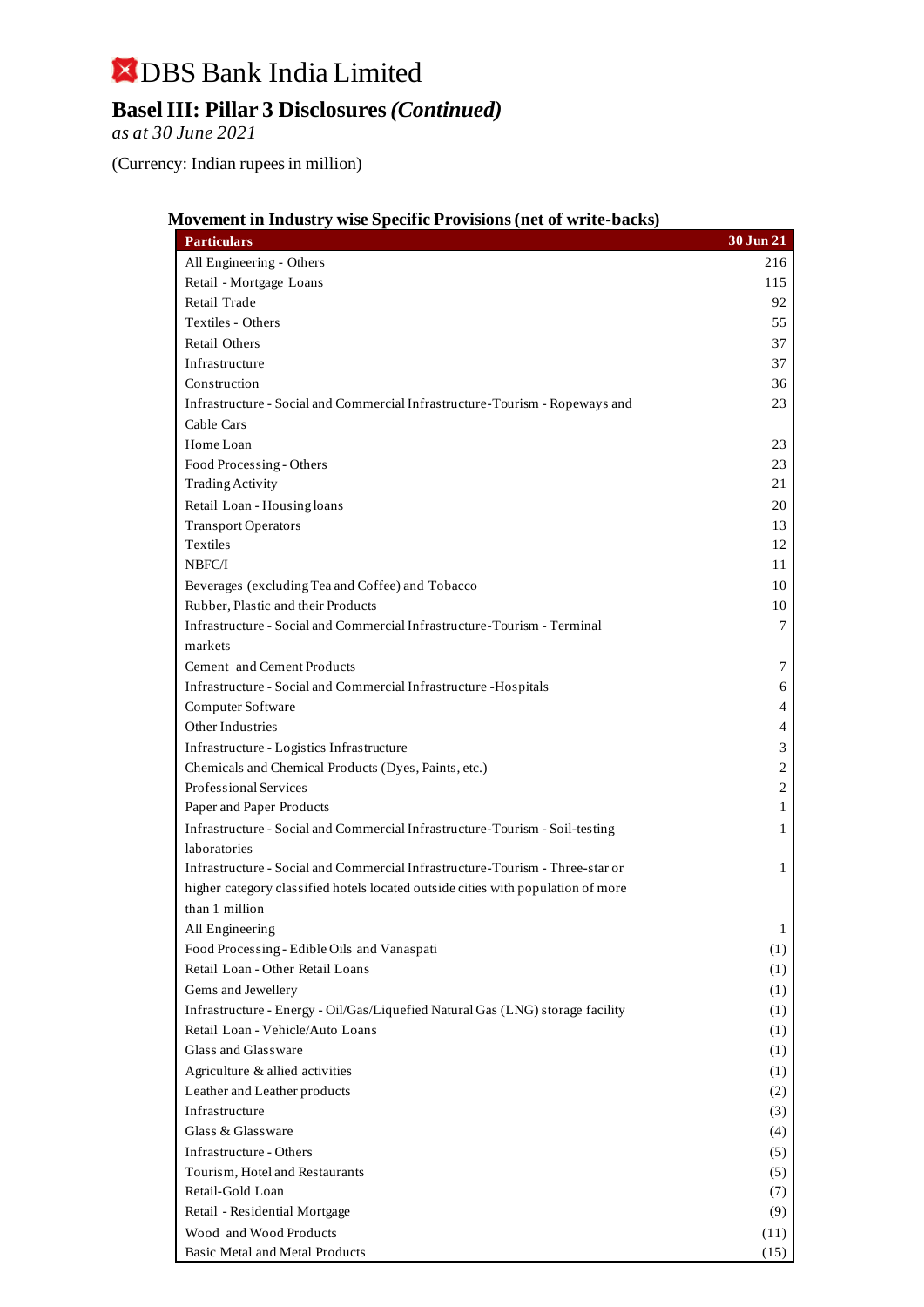## **Basel III: Pillar 3 Disclosures** *(Continued)*

*as at 30 June 2021*

#### (Currency: Indian rupees in million)

| <b>Particulars</b>                                                  | 30 Jun 21 |
|---------------------------------------------------------------------|-----------|
| Retail Loan - Education Loans                                       | (16)      |
| Retail Loan - Others                                                | (39)      |
| Personal Loan                                                       | (59)      |
| Petroleum (non-infra), Coal Products (non-mining) and Nuclear Fuels | (123)     |
| Wholesale Trade (other than Food Procurement)                       | (138)     |
| Other services                                                      | (299)     |
| Residuary other advances                                            | 269       |
| Total                                                               | 320       |

The Bank does not have overseas operations and hence amount of NPAs and past due loans are restricted to the domestic segment.

#### **Industry wise write-off's**

| <b>Particulars</b>               | 30 Jun 21 |
|----------------------------------|-----------|
| Personal Loan                    | 61        |
| Retail Loan - Others             | 34        |
| Retail Loan - Education Loans    | 29        |
| Retail-Gold Loan                 | 8         |
| Other services                   | 6         |
| Agriculture & allied activities  |           |
| Retail Loan - Vehicle/Auto Loans | ↑         |
| Other Industries                 |           |
| Retail Trade                     |           |
| <b>Total</b>                     | 147       |
|                                  |           |